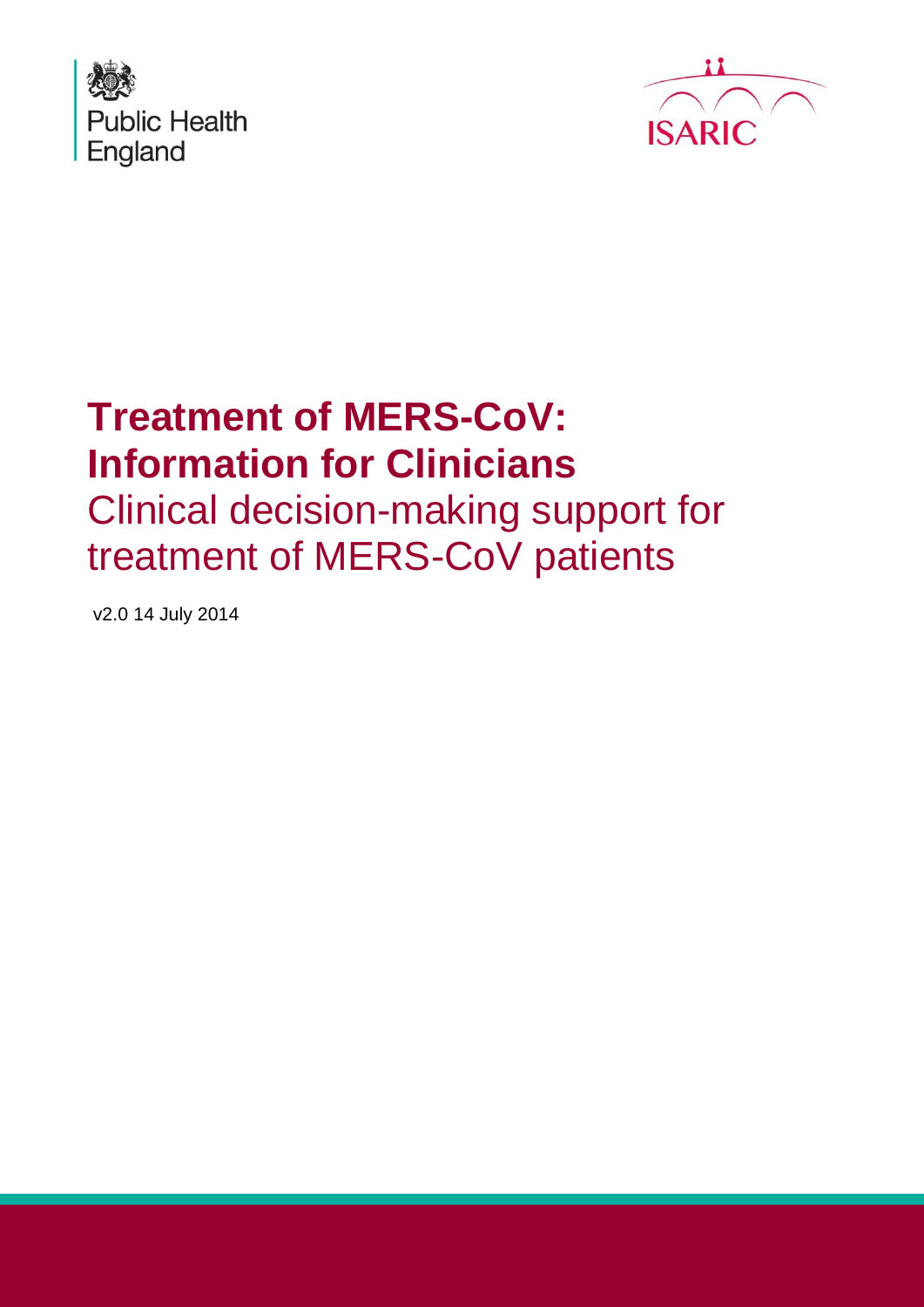# <span id="page-1-0"></span>About Public Health England

Public Health England exists to protect and improve the nation's health and wellbeing, and reduce health inequalities. It does this through advocacy, partnerships, world-class science, knowledge and intelligence, and the delivery of specialist public health services. PHE is an operationally autonomous executive agency of the Department of Health.

This document was created by PHE and the International Severe Acute Respiratory and Emerging Infection Consortium (ISARIC) as a resource for use by UK healthcare professionals, and is made available internationally through ISARIC. It is a living document that will be updated regularly.

Public Health England Wellington House 133-155 Waterloo Road London SE1 8UG Tel: 020 7654 8000 [www.gov.uk/phe](http://www.gov.uk/phe) Twitter: [@PHE\\_uk](https://twitter.com/PHE_uk) Facebook: [www.facebook.com/PublicHealthEngland](http://www.facebook.com/PublicHealthEngland)

For queries relating to this document, please contact: meera.chand@phe.gov.uk

#### © Crown copyright 2014

You may re-use this information (excluding logos) free of charge in any format or medium, under the terms of the Open Government Licence v2.0. To view this licence, visit [OGL](https://www.nationalarchives.gov.uk/doc/open-government-licence/version/2/) or email [psi@nationalarchives.gsi.gov.uk.](mailto:psi@nationalarchives.gsi.gov.uk) Where we have identified any third party copyright information you will need to obtain permission from the copyright holders concerned.

Published July 2014 PHE publications gateway number: 2014215

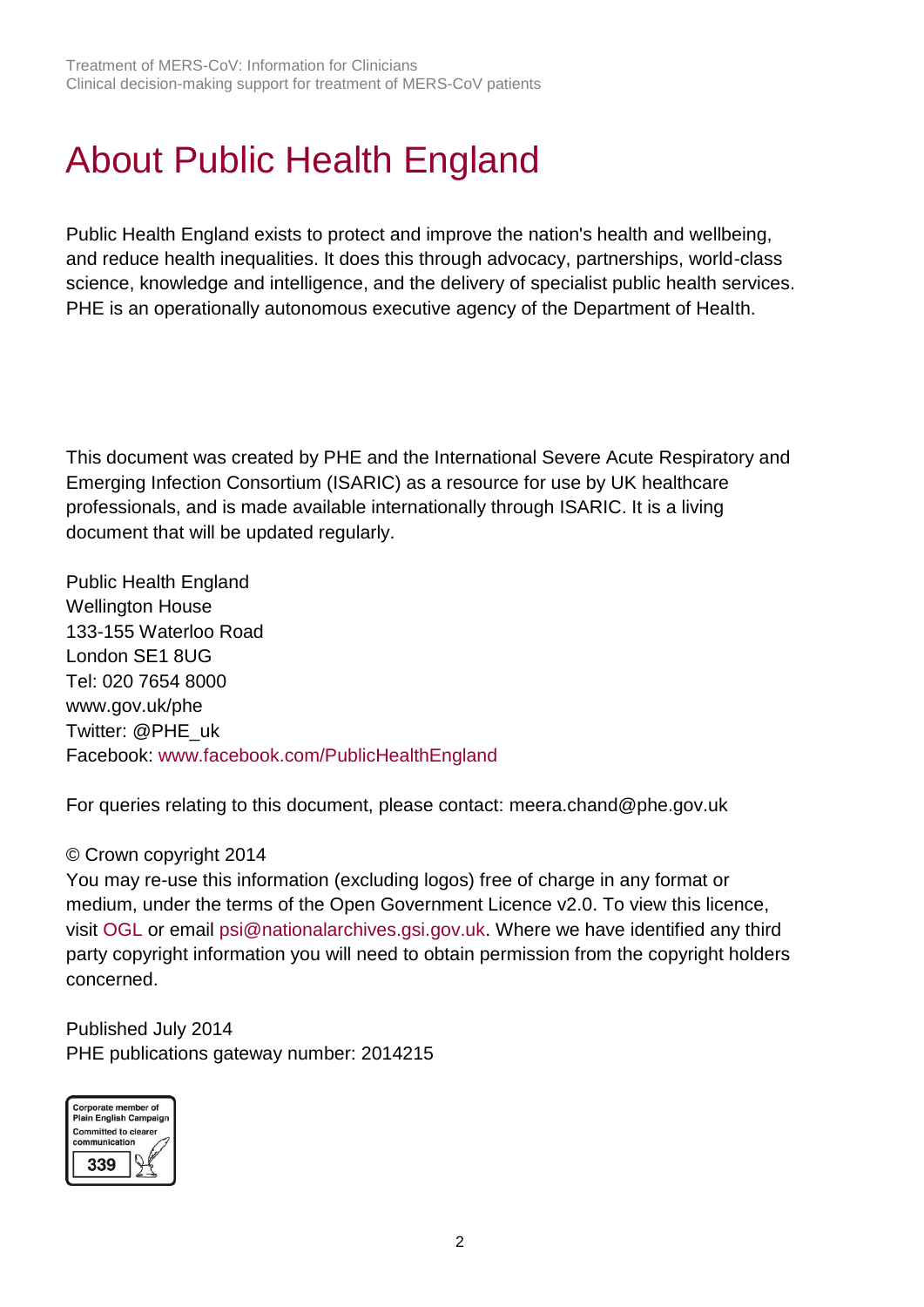# **Contents**

|                          | About Public Health England              |                                    |                |  |  |  |  |
|--------------------------|------------------------------------------|------------------------------------|----------------|--|--|--|--|
| 1                        |                                          | Document scope                     |                |  |  |  |  |
| $\overline{2}$           |                                          | Literature                         | $\overline{4}$ |  |  |  |  |
| 3                        |                                          | SARS-CoV approximation of MERS-CoV | 5              |  |  |  |  |
| 4                        |                                          | Evidence base                      | 5              |  |  |  |  |
| 5                        |                                          | Management of case                 | 6              |  |  |  |  |
|                          | Infection control<br>5.1                 |                                    | 6              |  |  |  |  |
|                          | 5.2                                      | Routine investigations             | 6              |  |  |  |  |
|                          | 5.3<br>Approach to treatment             |                                    | 6              |  |  |  |  |
|                          | 5.4                                      | Specific therapies                 | 6              |  |  |  |  |
|                          | 5.5                                      | Combination therapy                | $\overline{7}$ |  |  |  |  |
| 6                        | Feedback                                 |                                    |                |  |  |  |  |
| 7<br><b>Useful links</b> |                                          |                                    |                |  |  |  |  |
| 8                        | Document authors                         |                                    |                |  |  |  |  |
| 9                        | Consultation                             | 15                                 |                |  |  |  |  |
|                          | 10<br>Bibliography: articles of interest |                                    |                |  |  |  |  |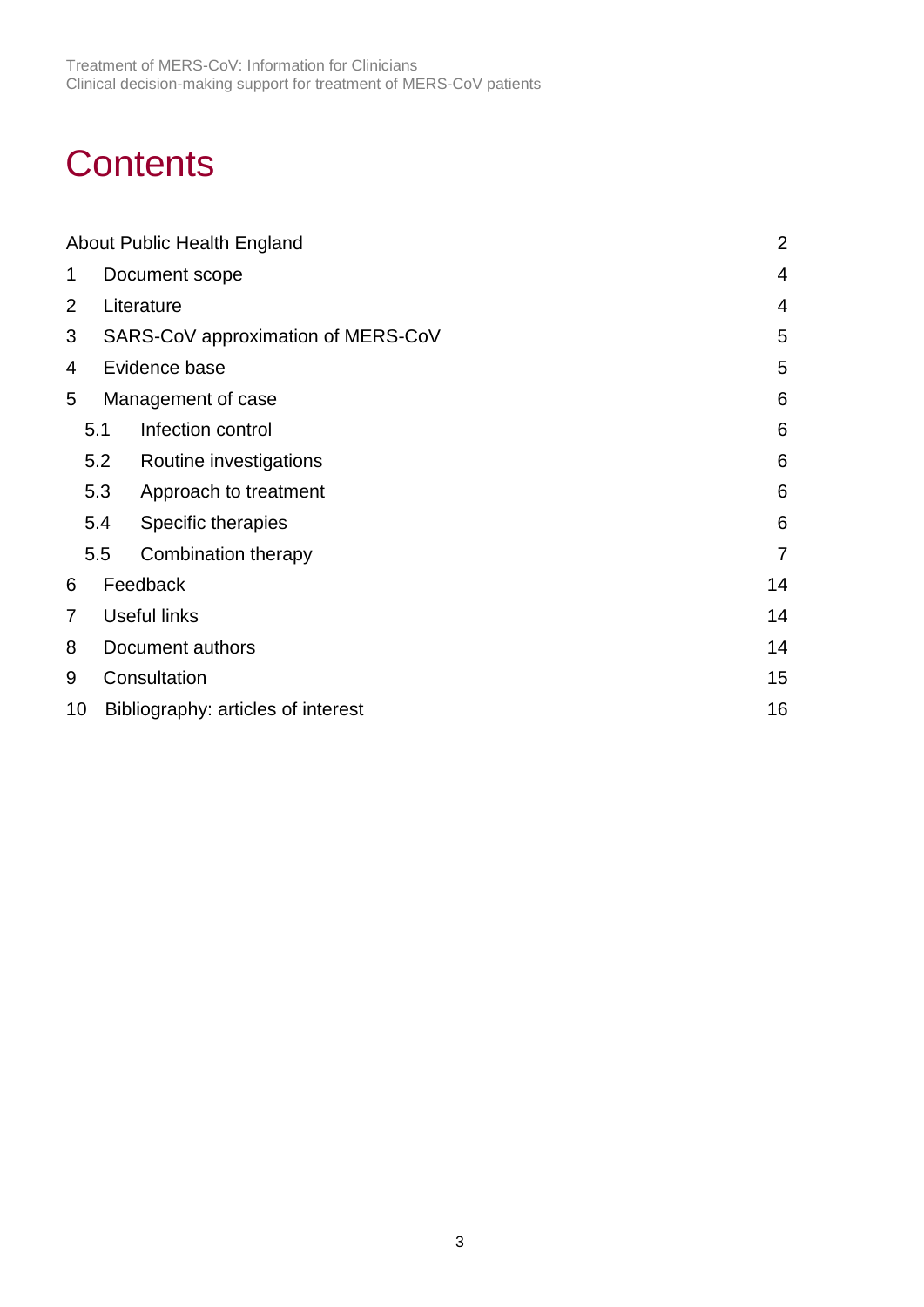## <span id="page-3-0"></span>1 Document scope

This document is intended to provide an overview of available evidence and experience on investigational therapeutics for clinicians treating confirmed cases of MERS-CoV.

It was produced by PHE and the International Severe Acute Respiratory and Emerging Infections Consortium (ISARIC) for the use of UK clinicians.

It is informed by literature concerning SARS, pandemic 2009 H1N1 influenza and MERS, as well discussions with international experts convened through ISARIC.

## <span id="page-3-1"></span>2 Literature

This document takes much of the SARS information from the following systematic review of SARS treatment: Stockman LJ, Bellamy R, Garner P (2006) SARS: Systematic review of treatment effects. PLoS Med 3(9): e343. DOI: 10.1371/journal.pmed.0030343.

Two recent reviews are also available: Cheng VCC et al, Clinical management and infection control of SARS: lessons learned, published in *Antiviral Research* (2013;100:407-419) and Momattin H et al, Therapeutic Options for MERS-CoV – possible lessons from a systematic review of SARS-CoV therapy, published in the *International Journal of Infectious Diseases* (2013;17:e792–e798). Colleagues with experience of managing MERS-CoV patients in affected countries have also reviewed treatment options for MERS-CoV (see bibliography and Momattin H et al, 2013)

A list of references used in this analysis is given at the end of this document. A regular literature review has been performed to ensure that evolving evidence is captured. Some information contained herein is unpublished *in vitro* and animal model work on MERS-CoV from several international groups to whom we are indebted. Experts consulted are listed at the end.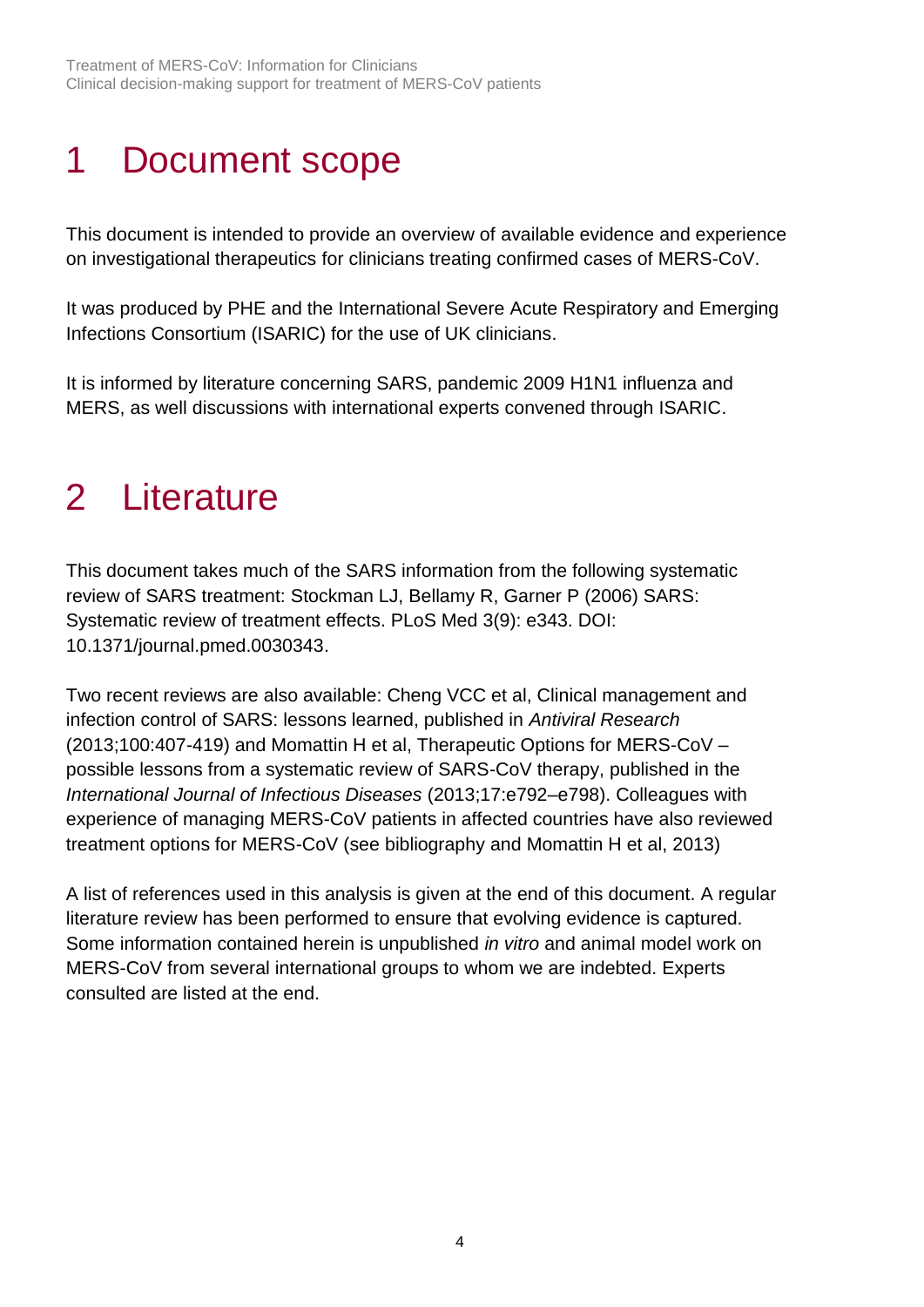# <span id="page-4-0"></span>3 SARS-CoV approximation of MERS-**CoV**

Although we draw inferences from SARS in this document, there are important differences between SARS and MERS coronaviruses (CoVs), and some areas in which MERS-CoV data is not yet sufficient to enable comparison. MERS- and SARS-CoV infections demonstrate different in vitro virological and immunological characteristics but the clinical relevance of these are unknown.

The limited evidence available on viral dynamics and clinical course suggest that MERS-CoV patients have shorter time from illness onset to clinical presentation and requirement for ventilatory support (median seven days; range 3-11) than SARS-CoV patients, as well as associated higher respiratory tract viral loads during the first week of the illness. Some therapeutic options that showed apparent clinical effects in observational human trials of SARS-CoV patients have not demonstrated in vitro inhibition of MERS-CoV.

## <span id="page-4-1"></span>4 Evidence base

Therapies that are plausible and supported by reasonable in vitro, animal and/or clinical data from MERS-CoV or other respiratory virus infections are shown in Table 1. A large number of other compounds have been evaluated for in vitro inhibition against MERS-CoV and some have demonstrated an inhibitory effect at concentrations that might be achieved in patients.

However, without animal studies or well-documented experience of clinical use in comparable contexts, these are not currently ready for clinical use in MERS-CoV patients.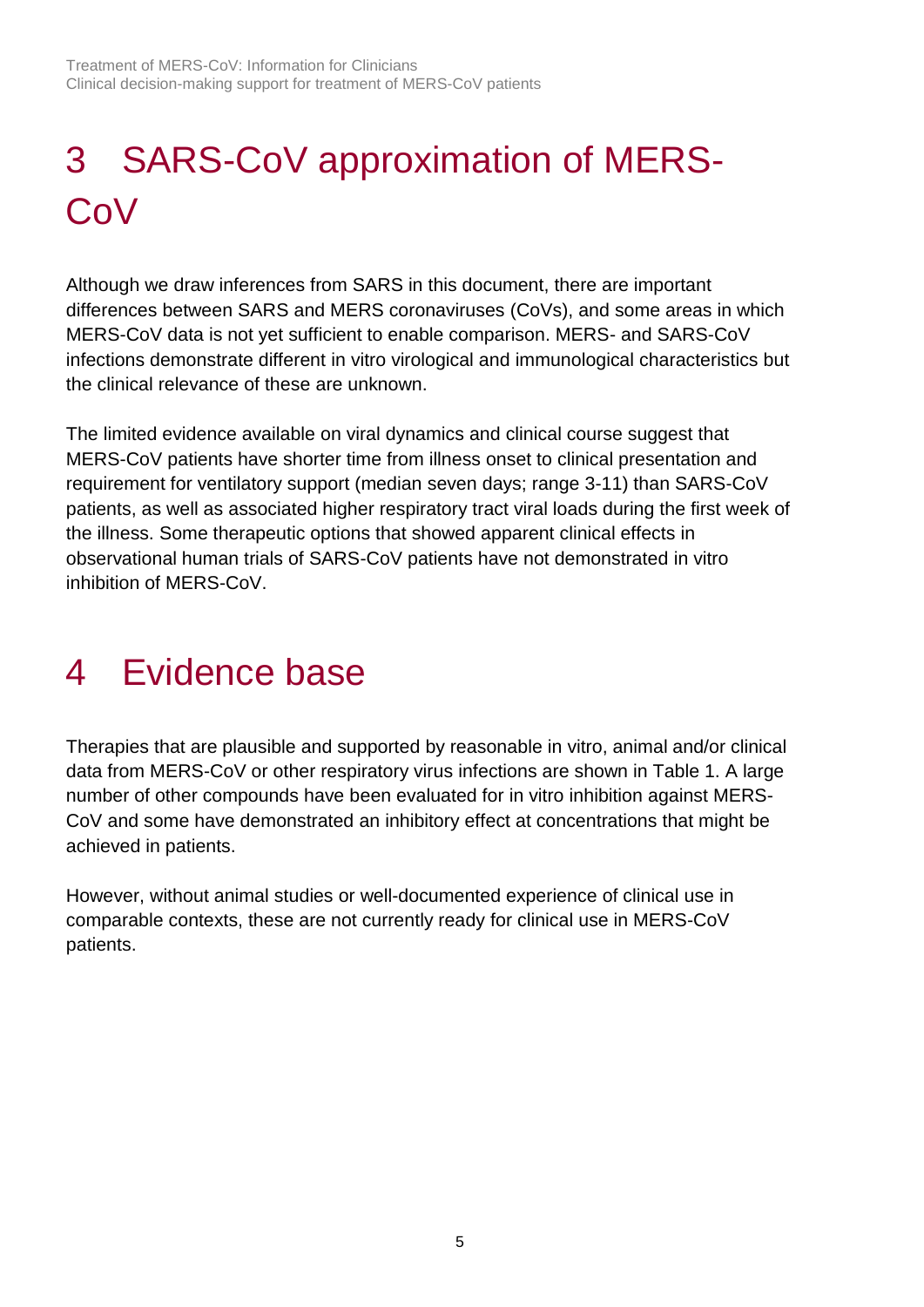## <span id="page-5-0"></span>5 Management of case

### <span id="page-5-1"></span>5.1 Infection control

Effective infection control is essential to protect staff and patients. Instigate measures as described in the PHE guidelines [\(www.hpa.org.uk/webc/HPAwebFile/HPAweb\\_C/1317136232722](http://www.hpa.org.uk/webc/HPAwebFile/HPAweb_C/1317136232722) ).

### <span id="page-5-2"></span>5.2 Routine investigations

PHE will advise clinicians on samples for clinical and infection control purposes. We recommend that routine specimens include upper and lower respiratory tract, blood, stool and urine.

For organisations considering studies, ISARIC has developed a generic biological sampling protocol [\(www.prognosis.org/isaric\)](http://www.prognosis.org/isaric) and case report forms [\(www.prognosis.org/isaric/crf.php\)](http://www.prognosis.org/isaric/crf.php).

### <span id="page-5-3"></span>5.3 Approach to treatment

The most important recommendation remains that high-quality supportive care is the keystone of management, as expressed in the Surviving Sepsis Campaign guidelines for the care of the critically ill and the WHO Interim Guidance on MERS: www.who.int/csr/disease/coronavirus\_infections/InterimGuidance\_ClinicalManagement [NovelCoronavirus\\_11Feb13u.pdf?ua=1.](http://www.who.int/csr/disease/coronavirus_infections/InterimGuidance_ClinicalManagement_NovelCoronavirus_11Feb13u.pdf?ua=1)

Any additional benefit of investigational pharmacological agents is uncertain, because of lack of evidence, rather than lack of plausibility. Treatment with specific therapeutic agents should ideally occur in the context of formal observational studies or controlled intervention trials (see<https://isaric.tghn.org/protocols/sari-bsp/> for open access protocols).

In the UK, two centres have experience of managing severely ill patients with MERS. Consultation with staff in these centres may be helpful. PHE will facilitate communications if required.

### <span id="page-5-4"></span>5.4 Specific therapies

Based on the evidence presented in Table 1, convalescent plasma, interferon and lopinavir may be considered for specific treatment of MERS-CoV patients. Interferon and lopinavir are likely to be the most accessible initial treatments. PHE will advise on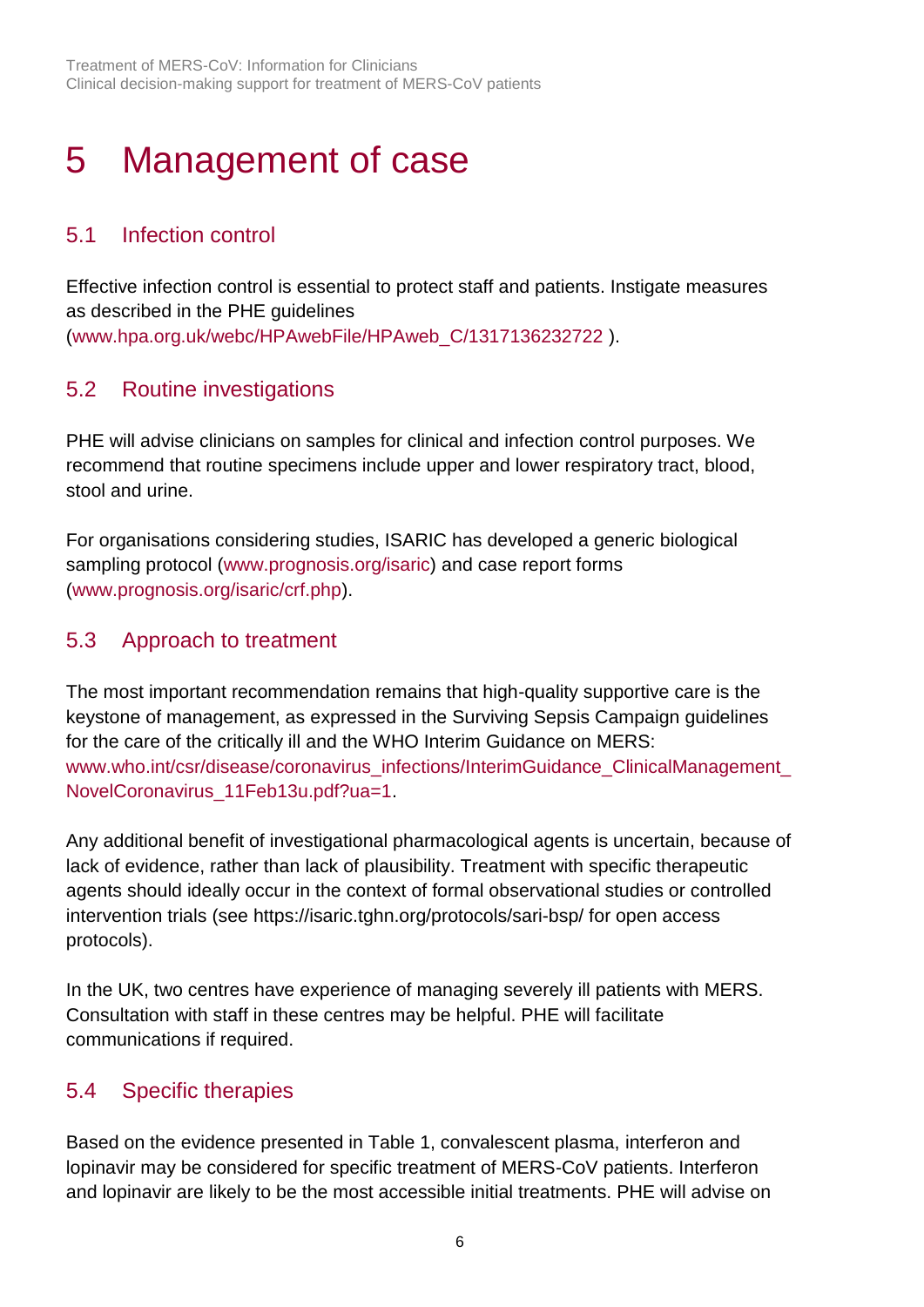the availability of convalescent plasma once a case is identified. Specific MERS-CoV monoclonal and polyclonal antibodies are in development at the time of writing. UK physicians should contact PHE (Professor Maria Zambon's office, 020 8327 6810) for information about the current availability of monoclonal or polyclonal antibodies.

Other agents described in Table 1 have demonstrated antiviral effects in vitro, but without documented in vivo efficacy or sufficient clinical data. Some are associated with concerns about safety in clinical practice. Many require safety studies, animal studies, or both before clinical trials can be initiated. Expert consensus is to avoid those agents classified as "red", ie corticosteroids for specific treatment of MERS, and ribavirin. In some patients corticosteroids may be considered for other indications according to local policy, for example exacerbations of asthma/COPD, suspected or documented adrenal insufficiency or refractory septic shock (in line with Surviving Sepsis International Guidelines and WHO Interim Guidance on MERS).

The effect of steroids on viral clearance in MERS is unknown, although systemic corticosteroid administration delayed clearance of SARS-CoV and has been associated with prolonged replication of other respiratory viruses. Consequently, serial sampling with PCR testing should be performed in any patients who do receive steroids for any indication.

### <span id="page-6-0"></span>5.5 Combination therapy

Therapeutic agents were used in multiple combinations for treatment of SARS patients but there are inadequate data to disentangle the effects of individual agents from the possible benefits of any combinations. Limited data from in vitro and animal studies of MERS-CoV infection suggests a possible synergistic effect from combining interferon (IFN) and ribavirin. However, the concentrations of ribavirin used are much higher than those used to treat hepatitis C virus infection. Available data is inadequate to decide whether any benefit conferred by an interferon/ribavirin synergy outweighs the risk of ribavirin toxicity. Therefore, this combination is not recommended unless it is used in an appropriately planned clinical trial.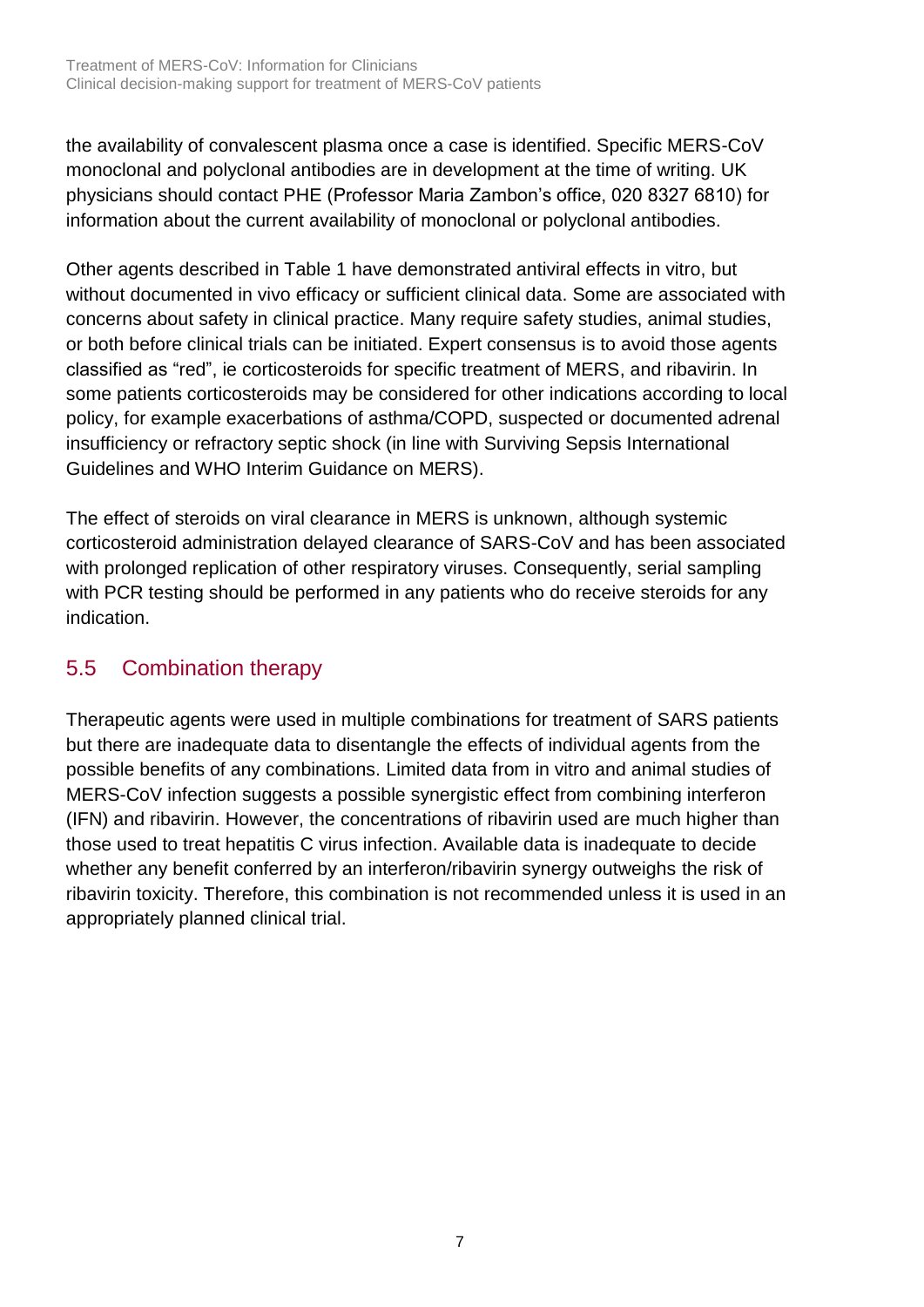### **Table 1. Evidence base for specific therapies for MERS-CoV infection**

| <b>Therapy</b>                                                                           | <b>Studies</b><br>conducted       | Data: SARS and other<br>respiratory viruses                                                                                                                                                                                                                                                                                                                                                                       | <b>Data: MERS</b>                                                                                                                                                                                                                                                                                         | <b>Safety profile</b>                                                                                                                                                                                                                                                                                       | <b>UK feasibility</b>                                                                                                                                                     |  |
|------------------------------------------------------------------------------------------|-----------------------------------|-------------------------------------------------------------------------------------------------------------------------------------------------------------------------------------------------------------------------------------------------------------------------------------------------------------------------------------------------------------------------------------------------------------------|-----------------------------------------------------------------------------------------------------------------------------------------------------------------------------------------------------------------------------------------------------------------------------------------------------------|-------------------------------------------------------------------------------------------------------------------------------------------------------------------------------------------------------------------------------------------------------------------------------------------------------------|---------------------------------------------------------------------------------------------------------------------------------------------------------------------------|--|
| <b>GREEN: Benefit is likely to exceed risk</b>                                           |                                   |                                                                                                                                                                                                                                                                                                                                                                                                                   |                                                                                                                                                                                                                                                                                                           |                                                                                                                                                                                                                                                                                                             |                                                                                                                                                                           |  |
| <b>Convalescent</b><br>plasma (or<br>high<br>neutralising<br>antibody titre<br>products) | SIV; SA;<br>SC; MIV               | RCT not performed in SARS.<br>One RCT supports use of<br>hyperimmune globulin in severe<br>A(H1N1)pdm09 influenza.<br>Observational data suggests<br>efficacy in SARS,<br>A(H1N1)pdm09 and other<br>influenza virus infections. A<br>pooled meta-analysis including<br>SARS-CoV and influenza studies<br>showed a significantly lower risk<br>of mortality in those treated with<br>convalescent plasma or serum. | In vitro neutralizing<br>effect. No MERS-CoV<br>animal or human studies<br>have been published,<br>but studies are in<br>progress in 2014.                                                                                                                                                                | Good safety profile in<br>UK, risks as for other<br>blood products.                                                                                                                                                                                                                                         | Availability<br>depends on UK<br>epidemiological<br>situation. Please<br>contact PHE for<br>an update on<br>availability.                                                 |  |
| <b>Interferons</b>                                                                       | SIV; SA;<br>SC; MIV;<br><b>MA</b> | Type I $(\alpha, \beta)$ , type II $(\gamma)$ , and type<br>III $(\lambda)$ interferons show activity<br>against SARS in extensive in<br>vitro and limited animal and<br>observational clinical studies.                                                                                                                                                                                                          | In vitro, MERS-CoV<br>appears to be more<br>sensitive to Type I IFNs<br>than SARS-CoV,<br>especially IFN-β. Animal<br>studies with Poly IC<br>topical IFN inducer<br>suggest efficacy. IFN- $\alpha$<br>in combination with<br>ribavirin shows some<br>efficacy in non-human<br>primates, but this animal | Well established agent.<br><b>Clinicians experienced</b><br>in managing side-<br>effects should be<br>consulted eg those<br>treating hepatitis C<br>virus (HCV) infection<br>and multiple sclerosis.<br><b>Consideration should</b><br>be given to shorter-<br>acting preparations<br>compared to peg-IFNs. | Injectable<br>interferon $\beta$ is<br>currently first<br>choice and is<br>routinely<br>available.<br>Inhaled<br>interferon $\beta$ is<br>currently in<br>Phase 2 trials. |  |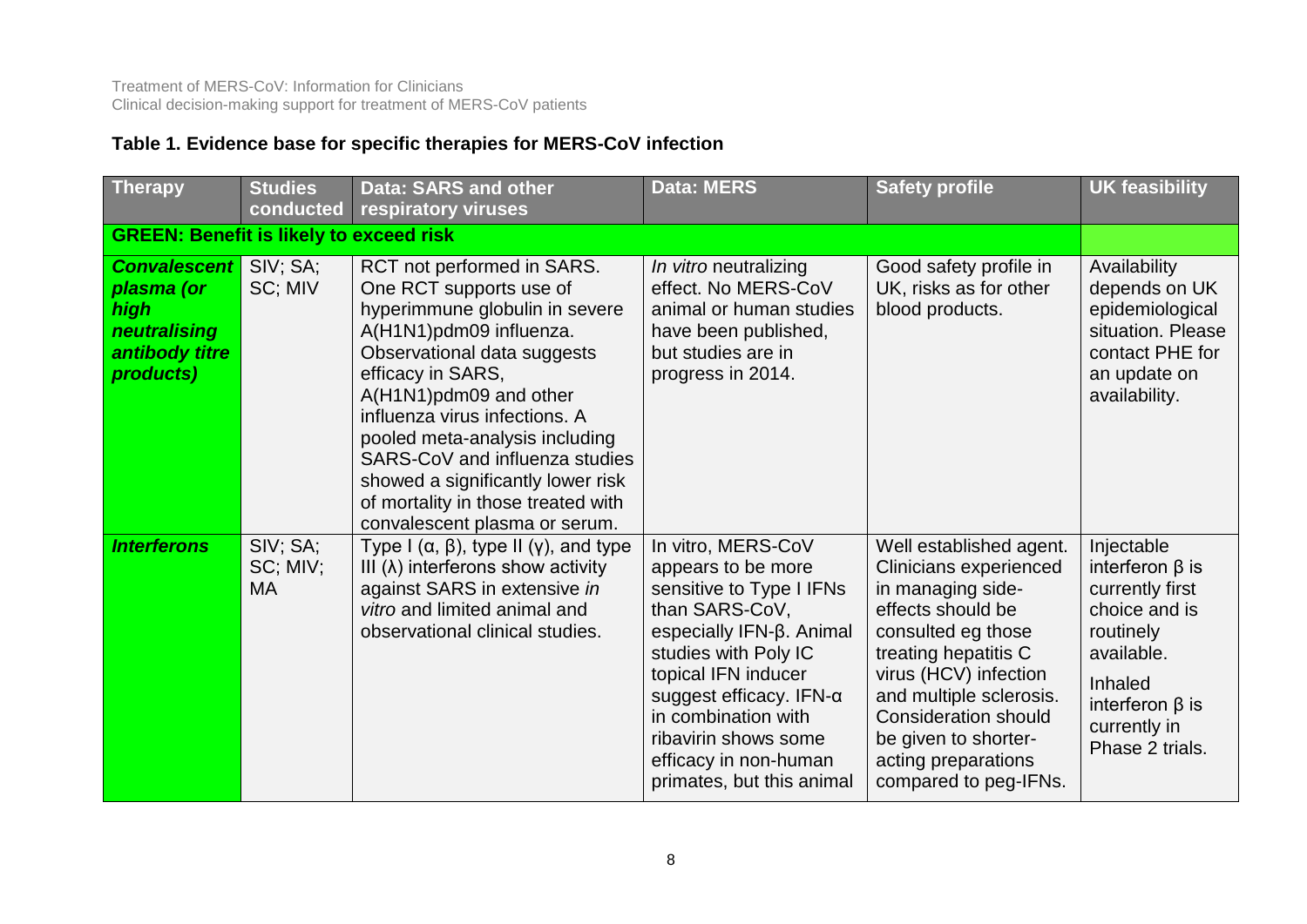#### Treatment of MERS-CoV: Information for Clinicians Clinical decision-making support for treatment of MERS-CoV patients

|                                                                             |                        |                                                                                                                                                                                                                                                                  | model does not<br>accurately reflect severe<br>MERS illness seen in<br>humans.                                                                                                              |                                                                                                                                                                                                                          |                                                                                                                                                                  |
|-----------------------------------------------------------------------------|------------------------|------------------------------------------------------------------------------------------------------------------------------------------------------------------------------------------------------------------------------------------------------------------|---------------------------------------------------------------------------------------------------------------------------------------------------------------------------------------------|--------------------------------------------------------------------------------------------------------------------------------------------------------------------------------------------------------------------------|------------------------------------------------------------------------------------------------------------------------------------------------------------------|
| Lopinavir                                                                   | SIV; SA;<br>SC; MIV    | Limited data that HIV protease<br>inhibitors have in vitro anti-<br>SARS-CoV effect. Observational<br>studies suggest clinical benefits<br>in SARS patients treated with<br>lopinavir/ritonavir, including a<br>reduction in mortality reported in<br>one study. | Lopinavir inhibitory for<br>MERS-CoV in vitro at<br>concentrations observed<br>in blood during clinical<br>use. (Note other HIV PIs<br>tested, atazanavir and<br>ritonavir, were inactive). | Well established agent<br>with favourable toxicity<br>profile. Gastrointestinal<br>side-effects are<br>common but self-<br>limiting.                                                                                     | Routinely<br>available (as<br>lopinavir/ritonavir<br>combination<br>preparation)                                                                                 |
| <b>Monoclonal</b><br>and<br>polyclonal<br>neutralising<br><b>antibodies</b> | SIV; SA;<br><b>MIV</b> | Strong in vitro neutralising effect<br>against the SARS-CoV spike<br>protein.                                                                                                                                                                                    | Novel monoclonal<br>antibodies to MERS-CoV<br>spike protein have<br>strong neutralising<br>effect.                                                                                          | Human safety studies<br>will be conducted<br>before individual<br>products made<br>available. In those<br>products which have<br>satisfied UK regulatory<br>safety requirements,<br>benefit is likely to<br>exceed risk. | Contact PHE for<br>an update on<br>availability. Use<br>should be within<br>a trial, or if not<br>possible,<br>through a<br>compassionate<br>use<br>arrangement. |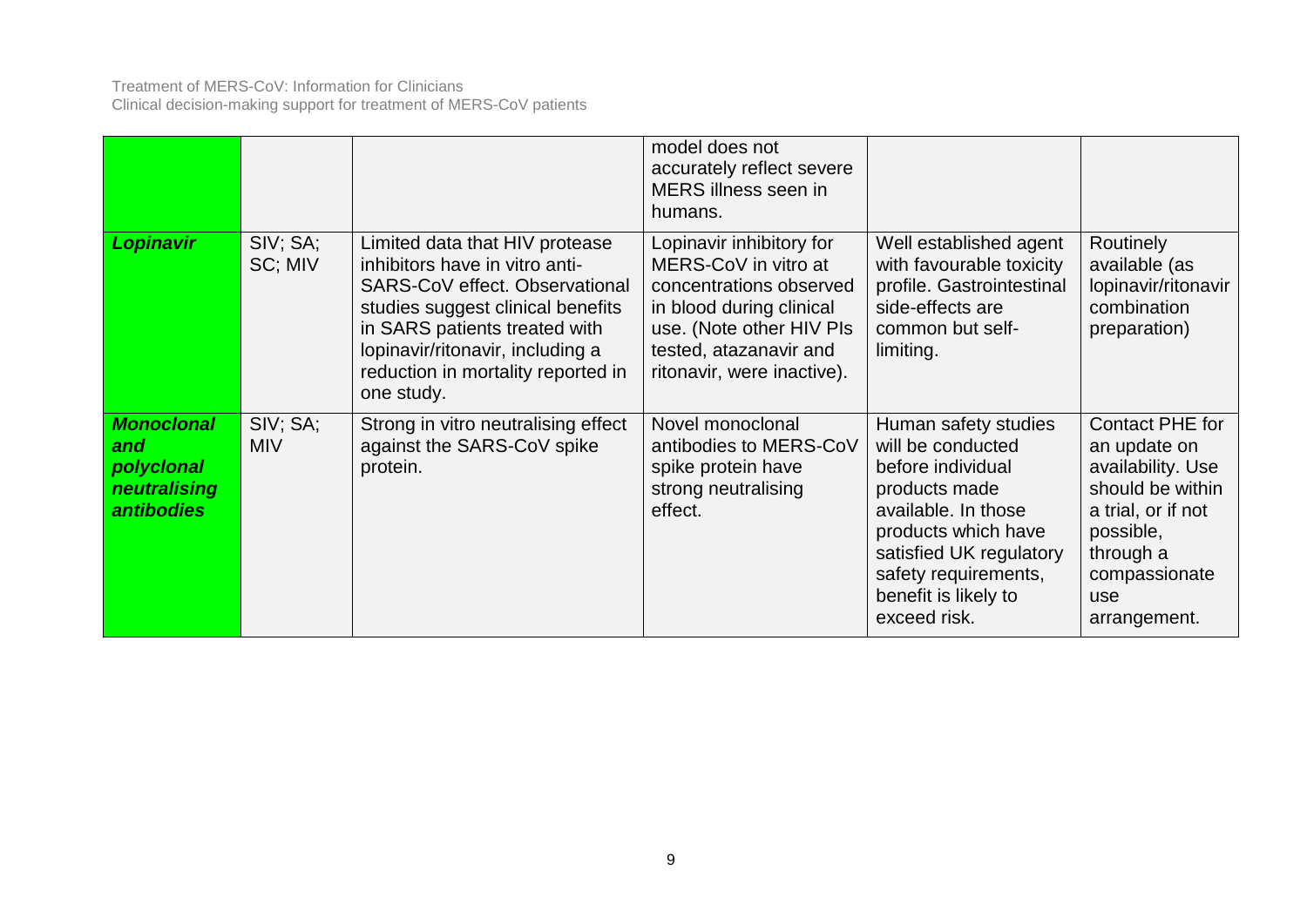|                                                                             |                                | <b>YELLOW: Data is inadequate for assessment</b>                                                                                                                                                                                                                                          |                                                                                                                                                                                                                                                                                                                                                                                                                                                                                                                      |                                                                                                                                                                                                                                                                         |                                                                                                                                                                                                        |
|-----------------------------------------------------------------------------|--------------------------------|-------------------------------------------------------------------------------------------------------------------------------------------------------------------------------------------------------------------------------------------------------------------------------------------|----------------------------------------------------------------------------------------------------------------------------------------------------------------------------------------------------------------------------------------------------------------------------------------------------------------------------------------------------------------------------------------------------------------------------------------------------------------------------------------------------------------------|-------------------------------------------------------------------------------------------------------------------------------------------------------------------------------------------------------------------------------------------------------------------------|--------------------------------------------------------------------------------------------------------------------------------------------------------------------------------------------------------|
| Interferon $+$<br><b>ribavirin</b><br><i><b>combination</b></i><br>therapy) | SIV; SA;<br>SC; MIV;<br>MA; MC | Synergistic effect in vitro and in<br>animal model when ribavirin<br>combined with $IFN-\beta$ . Effect of<br>combination could not be<br>distinguished from other<br>concurrent treatments in SARS<br>patients. Where outcomes could<br>be determined, adverse effects<br>were reported. | IFN-a2b and ribavirin<br>combined in vitro had<br>anti-MERS-CoV effect at<br>lower concentration than<br>when used separately.<br>Combination $IFN-\alpha2b$<br>and ribavirin in MERS<br>rhesus macaque model<br>led to clinical,<br>radiographic and<br>virological<br>improvements.<br>IFN/ribavirin combination<br>therapy given late in<br>illness to 5 MERS<br>patients did not prevent<br>death. Recent case<br>reports of apparent<br>benefit when used for<br>early therapy or post-<br>contact prophylaxis. | Adverse effects of<br>ribavirin were frequent<br>in SARS clinical studies<br>(see ribavirin, below). In<br>combination studies,<br>the experimental<br>ribavirin concentrations<br>were higher than those<br>observed clinically<br>during treatment of<br>hepatitis C. | Routinely<br>available.<br>Data is<br>inadequate to<br>decide whether<br>any benefit<br>conferred by<br>possible<br>interferon/ribavirin<br>synergy<br>outweighs the risk<br>of ribavirin<br>toxicity. |
| <b>Nitazoxanide</b>                                                         | <b>MIV</b>                     | No SARS data. Two RCTs show<br>benefit in childhood respiratory<br>infections and uncomplicated<br>influenza in adults, respectively.<br>Inhibitory for one non-human<br>CoV in vitro.                                                                                                    | No activity in vitro<br>against MERS-CoV. No<br>animal model data<br>available.                                                                                                                                                                                                                                                                                                                                                                                                                                      | Well established agent<br>with defined safety<br>profile.                                                                                                                                                                                                               | Routinely<br>available.                                                                                                                                                                                |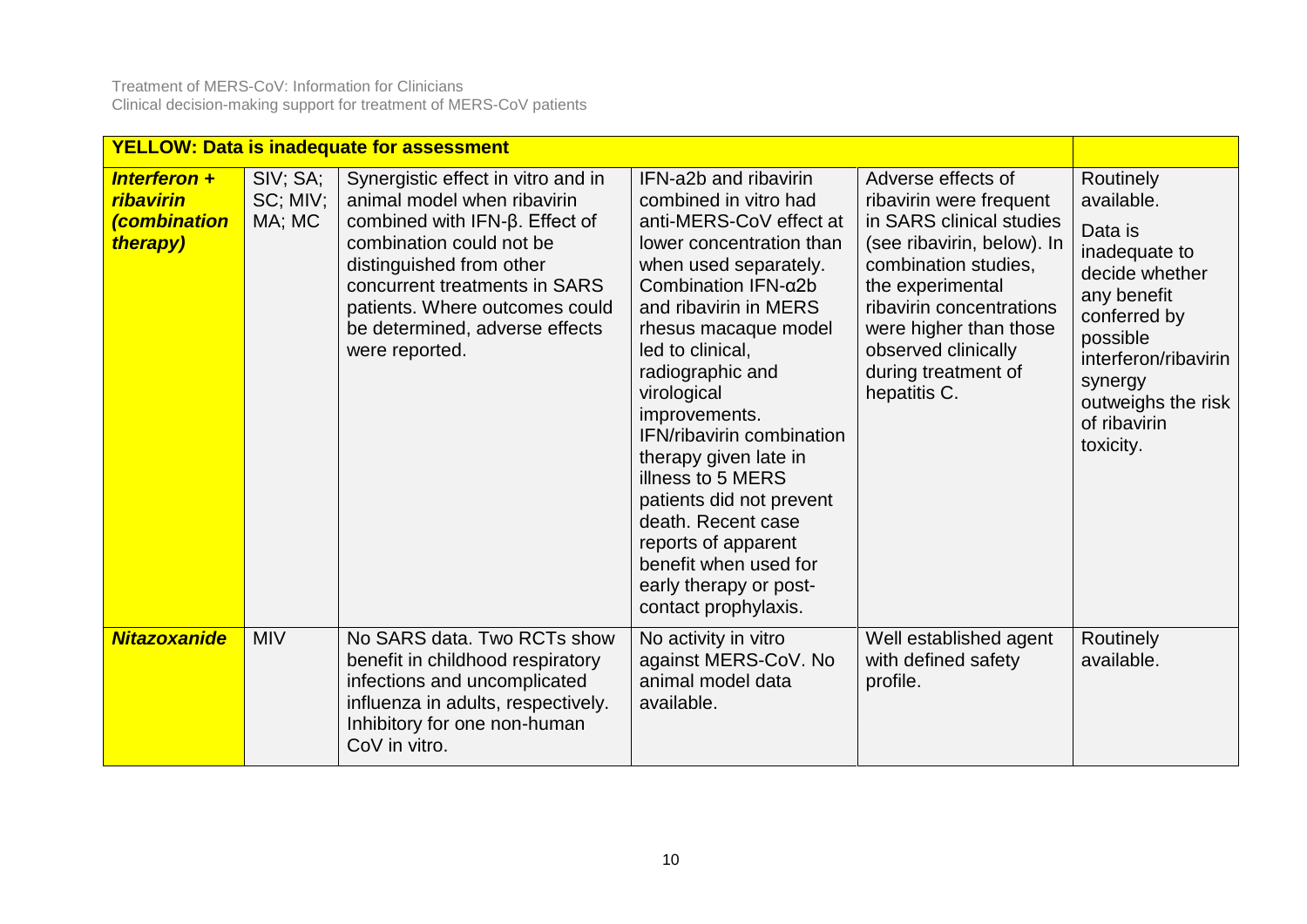| <b>Mycophenolic</b><br>acid | SIV; SA;<br><b>MIV</b> | No effect on SARS-CoV in vitro<br>or in murine model.                                                                                                                                                | Inhibits MERS-CoV in<br>vitro, with a<br>concentration achievable<br>by standard clinical oral<br>dosing. Synergy in vitro<br>with IFN-β1b. MERS-<br>CoV animal studies are<br>in progress. No MERS<br>clinical studies. | <b>Effect of transient</b><br>immunosuppressive<br>activity in this context is<br>uncertain. Established<br>treatment with multiple<br>well characterised side-<br>effects. | Routinely<br>available. |
|-----------------------------|------------------------|------------------------------------------------------------------------------------------------------------------------------------------------------------------------------------------------------|--------------------------------------------------------------------------------------------------------------------------------------------------------------------------------------------------------------------------|-----------------------------------------------------------------------------------------------------------------------------------------------------------------------------|-------------------------|
| <b>Chloroquine</b>          | SIV;MIV                | Inhibitory in vitro for multiple<br>viruses including influenza. No<br>consistent activity in animal<br>models of influenza and negative<br>results in one influenza RCT of<br>seasonal prophylaxis. | Inhibits MERS-CoV in<br>vitro, with a<br>concentration achievable<br>by standard clinical oral<br>dosing.                                                                                                                | Well established agent<br>with defined safety<br>profile.                                                                                                                   | Routinely<br>available  |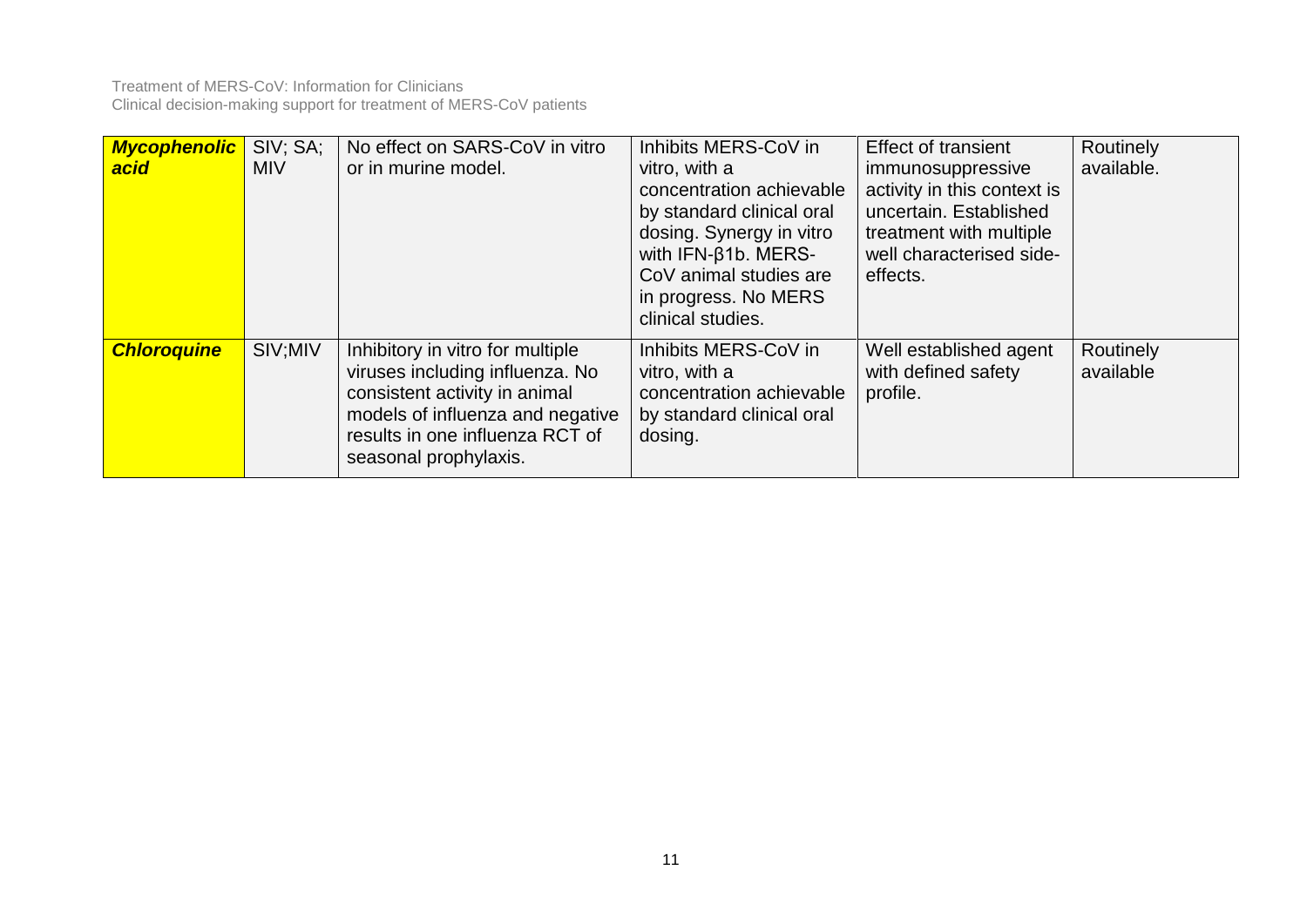Treatment of MERS-CoV: Information for Clinicians Clinical decision-making support for treatment of MERS-CoV patients

| <b>RED: Risk is likely to exceed benefit</b>                                                   |                                   |                                                                                                                                                                                                                                                                                                                                                                                                                                                                                                                                                                                                                                                                                                           |                                                                                                                                                                            |                                                                                                                                                                                                                                                                                                                               |  |  |  |
|------------------------------------------------------------------------------------------------|-----------------------------------|-----------------------------------------------------------------------------------------------------------------------------------------------------------------------------------------------------------------------------------------------------------------------------------------------------------------------------------------------------------------------------------------------------------------------------------------------------------------------------------------------------------------------------------------------------------------------------------------------------------------------------------------------------------------------------------------------------------|----------------------------------------------------------------------------------------------------------------------------------------------------------------------------|-------------------------------------------------------------------------------------------------------------------------------------------------------------------------------------------------------------------------------------------------------------------------------------------------------------------------------|--|--|--|
| <b>Corticosteroids</b><br>(as specific<br>therapy for<br><b>MERS-CoV</b><br><i>infection</i> ) | SA; SC;                           | A SARS-CoV animal study<br>suggests early anti-inflammatory<br>effects but found ongoing<br>administration may enhance viral<br>replication in the lung. SARS<br>clinical studies found no mortality<br>benefit. Some observational<br>studies found clinical<br>improvements after treatment,<br>but one RCT found increased<br>viral load associated with<br>corticosteroid treatment<br>Use of systemic corticosteroids in<br>patients with severe influenza<br>A(H1N1)pdm09 was also<br>associated with increased risks<br>of prolonged lower respiratory<br>tract viral replication, nosocomial<br>infections, ventilator-associated<br>pneumonia, and higher mortality<br>in observational studies. | No studies available.<br>Given to many MERS<br>patients under<br>uncontrolled<br>circumstances.                                                                            | SARS studies found no<br>mortality benefit and<br>evidence for adverse<br>effects of systemic<br>steroids, with both<br>acute and long-term<br>harms, including<br>delayed viral clearing<br>reported, and increased<br>opportunistic infections.<br>Osteonecrosis was<br>observed following<br>pulsed<br>methylprednisolone. |  |  |  |
| Ribavirin-<br>monotherapy                                                                      | SIV; SA;<br>SC; MIV;<br><b>MC</b> | Four of six in vitro SARS studies<br>found an antiviral effect. No<br>virological effects were found on<br>SARS in animal models as<br>monotherapy. In SARS clinical<br>studies, the effect of ribavirin<br>could not be distinguished from                                                                                                                                                                                                                                                                                                                                                                                                                                                               | MERS-CoV is inhibited<br>by ribavirin at very high<br>concentrations in vitro.<br>These exceed<br>concentrations<br>achievable during clinical<br>use, except possibly for | Studies of ribavirin in<br>large numbers of SARS<br>patients found frequent<br>adverse effects<br>including haemolysis,<br>metabolic disturbances,<br>and liver function test                                                                                                                                                 |  |  |  |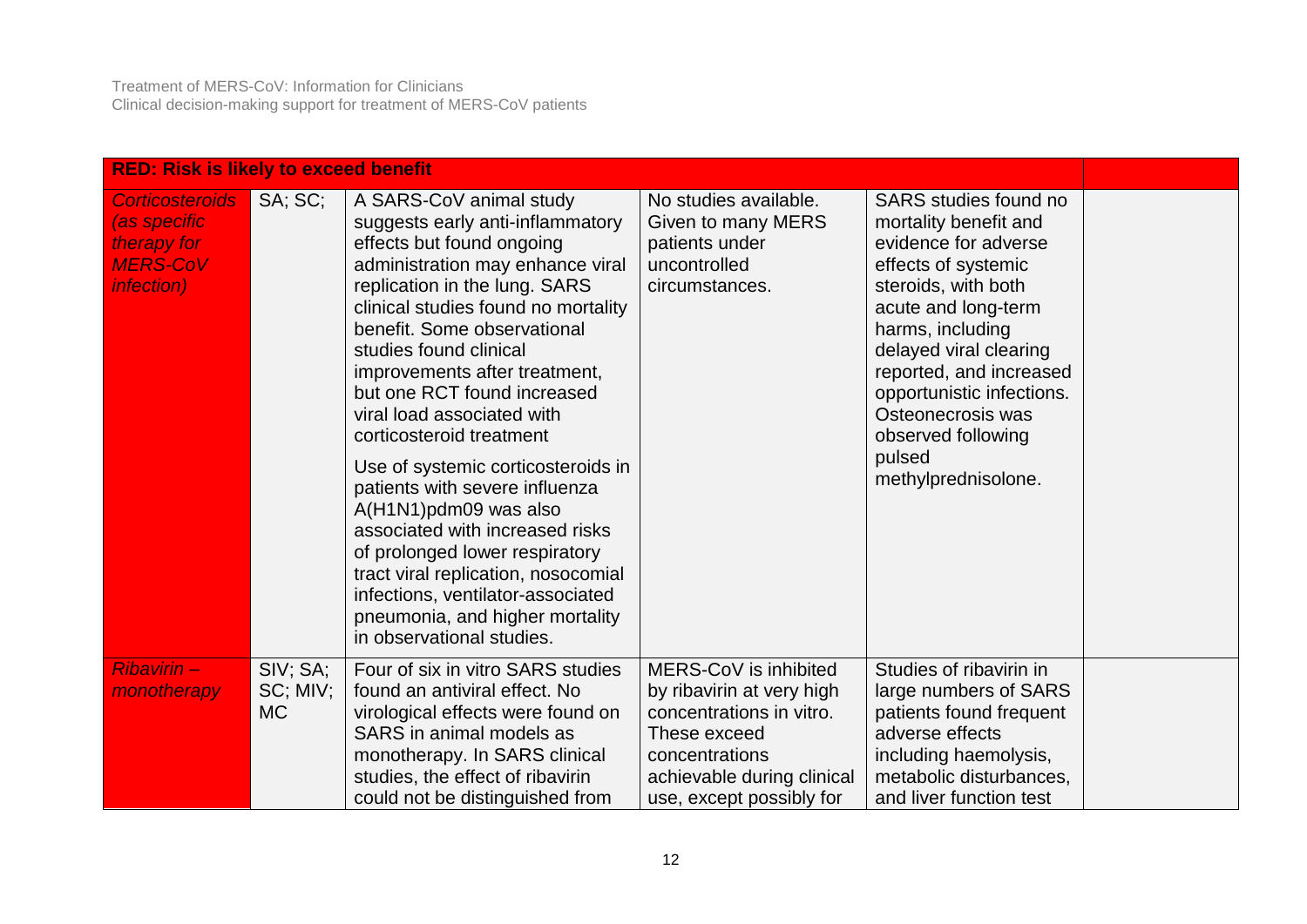|                                                                                |         | the effects of other therapies.                                                                                                                                                                                                                                                                        | high IV dosages. No<br>animal monotherapy<br>studies have been<br>conducted. Combination<br>therapy including<br>ribavirin was given to five<br>MERS patients late in the<br>illness and did not<br>prevent death. | derangement.                                                                                                                                   |  |
|--------------------------------------------------------------------------------|---------|--------------------------------------------------------------------------------------------------------------------------------------------------------------------------------------------------------------------------------------------------------------------------------------------------------|--------------------------------------------------------------------------------------------------------------------------------------------------------------------------------------------------------------------|------------------------------------------------------------------------------------------------------------------------------------------------|--|
| <b>UK</b> intravenous<br>human normal<br><i>immunoglobulin</i><br><b>IVIG)</b> | SC; MIV | Five SARS studies conducted; all<br>inconclusive as used IVIG as part<br>of combination therapy. In one<br>uncontrolled study in Hong Kong,<br>12 patients who had deteriorated<br>despite other therapies were<br>given IVIG as an additional<br>therapy, with evidence of<br>subsequent improvement. | <b>PHE</b> evaluation shows<br>that UK IVIG has no<br>evidence of MERS-CoV<br>neutralising activity.<br><b>IVIG from endemic</b><br>countries requires<br>separate evaluation.                                     | Commercial<br>intravenous<br>immunoglobulin<br>products have been<br>associated with rare<br>acute renal failure and<br>thromboembolic events. |  |

\* SARS in vitro (SIV); SARS animal (SA); SARS clinical (SC); MERS-CoV in vitro (MIV); MERS animal (MA); MERS clinical (MC)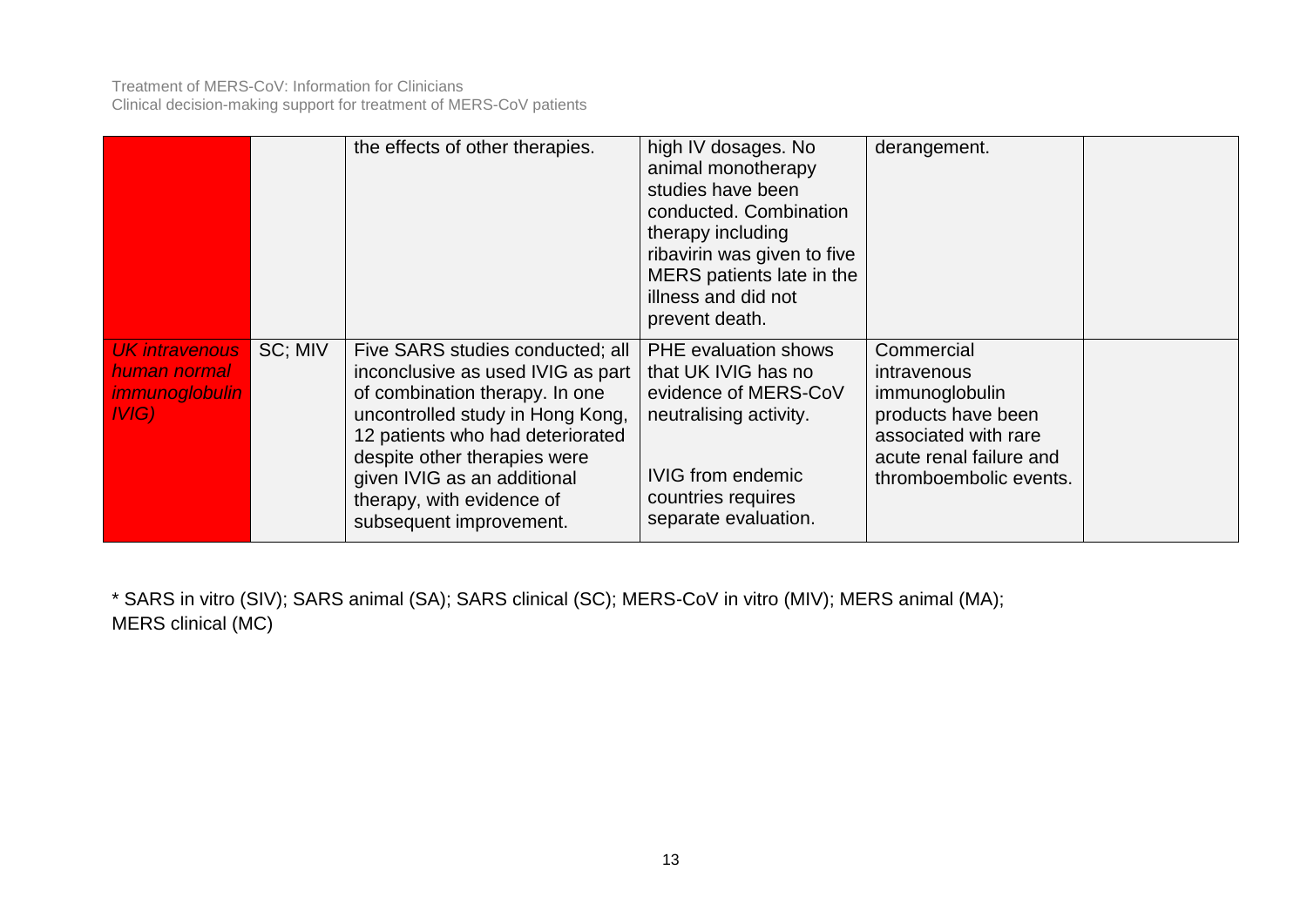# <span id="page-13-0"></span>6 Feedback

As this is a document intended for continual update, we are particularly interested in the views of those who may be using it on the frontline of service. Please send thoughts or suggestions for improvement, or any other comments, to [colin.brown@phe.gov.uk](mailto:colin.brown@phe.gov.uk) and meera.chand@phe.gov.uk.

## <span id="page-13-1"></span>7 Useful links

PHE – [www.hpa.org.uk/Topics/InfectiousDiseases/InfectionsAZ/NovelCoronavirus2012/](http://www.hpa.org.uk/Topics/InfectiousDiseases/InfectionsAZ/NovelCoronavirus2012/)

ISARIC – [http://www.isaric.org](http://www.isaric.org/)

 $WHO$ [www.who.int/csr/disease/coronavirus\\_infections/update\\_20130517/en/index.html](http://www.who.int/csr/disease/coronavirus_infections/update_20130517/en/index.html)

ECDC – [www.ecdc.europa.eu/en/healthtopics/coronavirus-infections/pages/index.aspx](http://www.ecdc.europa.eu/en/healthtopics/coronavirus-infections/pages/index.aspx)

CDC – [www.cdc.gov/features/novelcoronavirus/](http://www.cdc.gov/features/novelcoronavirus/)

## <span id="page-13-2"></span>8 Document authors

Dr Colin Brown<sup>1,2</sup> Dr Gail Carson<sup>3</sup> Dr Meera Chand<sup>1,5</sup> Dr Jake Dunning<sup>3,4</sup> Professor Maria Zambon<sup>1</sup>

<sup>1</sup> Microbiology Services, Public Health England, UK

<sup>2</sup> Department of Medical Microbiology, Royal Free Hospital, UK

<sup>3</sup> International Severe Acute Respiratory & Emerging Infection Consortium (ISARIC), UK

- <sup>4</sup> Centre for Respiratory Infection, Imperial College London, UK
- <sup>5</sup> Guy's & St Thomas' Hospitals NHS Foundation Trust, UK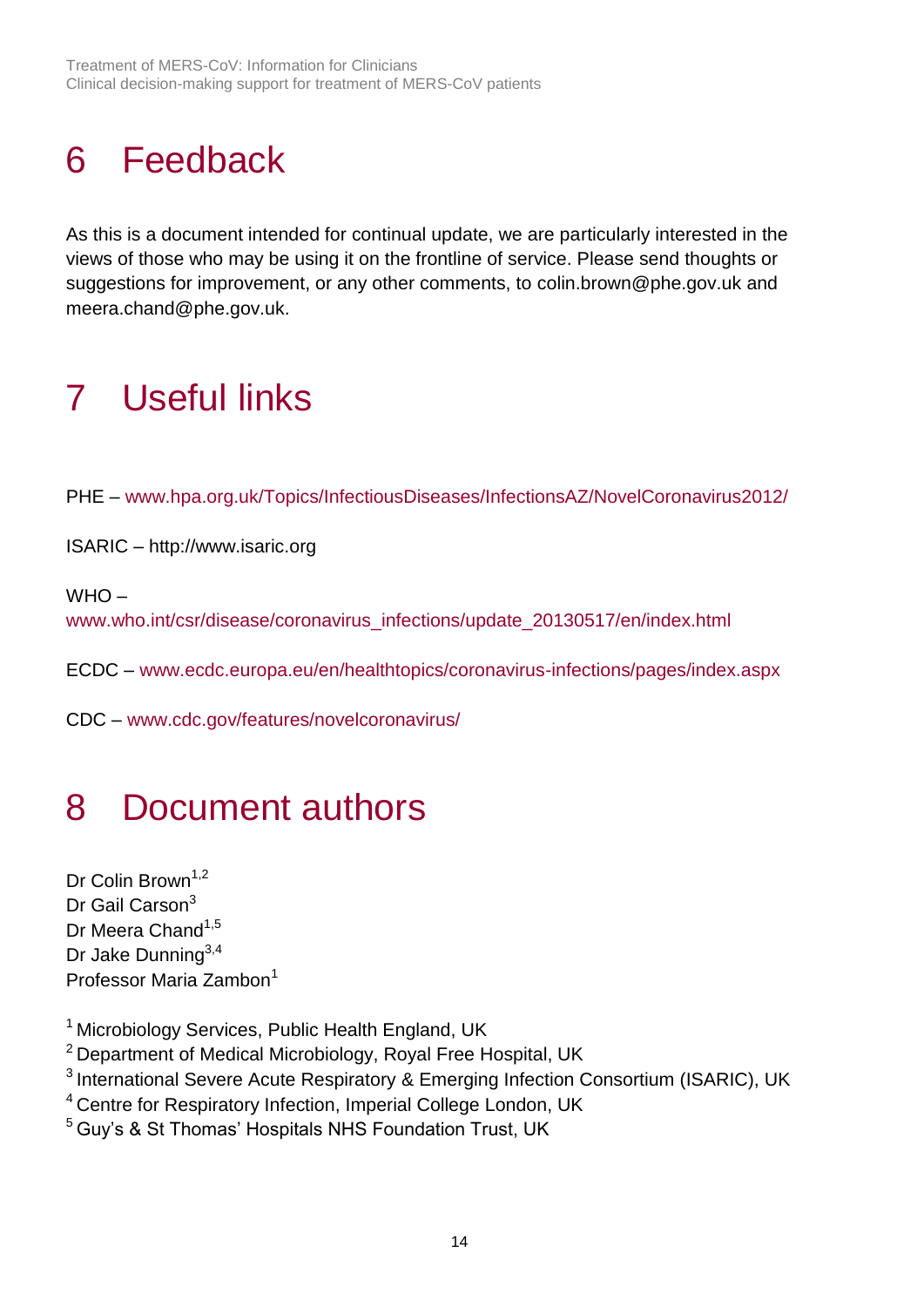# <span id="page-14-0"></span>9 Consultation

The following coronavirus experts and clinicians and scientists with experience of SARS, MERS-CoV, and other respiratory viruses were involved in PHE or ISARIC teleconferences or commented on drafts of this document. We are most grateful to them all for their valued input.

Contributors involved in literature review, documentation, and draft development: Ken Baillie, University of Edinburgh, UK Nick Barrett, Guy's & St Thomas' Hospitals NHS Foundation Trust Katrina Barlow, Public Health England, UK Nichola Goddard, Public Health England, UK Eli Harris, ISARIC, UK Kajsa-Stina Longuere, ISARIC, UK Nick Phin, Public Health England, UK John Watson, Public Health England, UK

International experts invited to comment on basis of experience of SARS/H5N1/critical care, or to contribute unpublished data: Abdullah Brooks, Johns Hopkins University, US Jeremy Farrar, Oxford University Clinical Research Unit, Vietnam Heinz Feldman, National Institute of Allergy and Infectious Diseases, National Institutes of Health, US Ron Fouchier, Erasmus Medical Center, The Netherlands Rob Fowler, University of Toronto, Canada Bart Haagmans, Erasmus Medical Center, The Netherlands Frederick Hayden, University of Virginia School of Medicine, US David Hui, Chinese University of Hong Kong, China

Eric Snijder, University Medical Center Leiden, The Netherlands

WHO staff:

Nikki Shindo, World Health Organization, Switzerland

Clinicians, virologists, health professionals, and public health experts involved in managing MERS-CoV patients:

Many thanks to all who participated in the PHE and ISARIC/WHO teleconferences for their valuable input.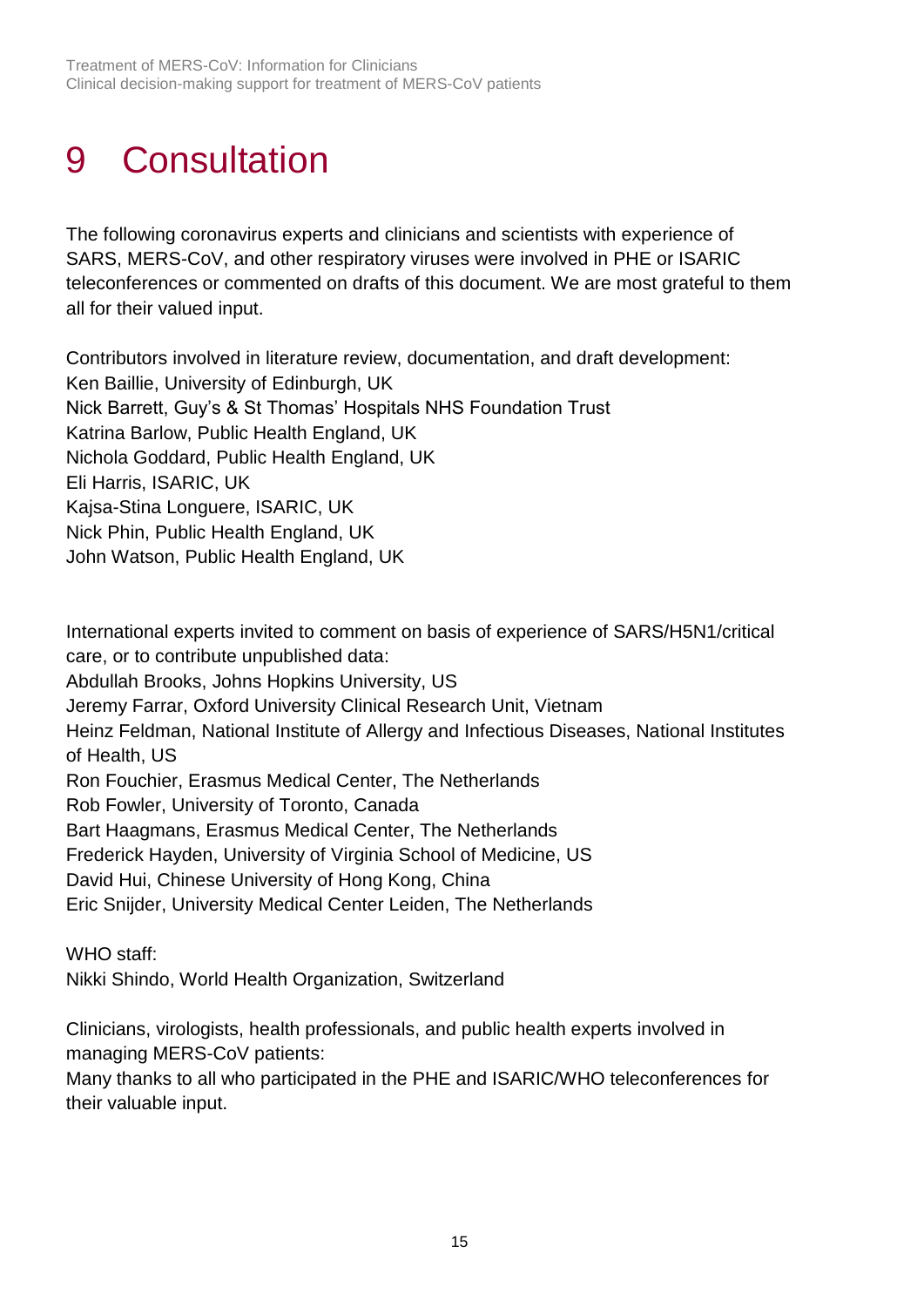# <span id="page-15-0"></span>10 Bibliography: articles of interest

#### **Antibiotics**

1. Sung JJ, Wu A, Joynt GM, et al. Severe acute respiratory syndrome: report of treatment and outcome after a major outbreak. Thorax 2004;59(5):414-20. Download the PDF from: <http://www.ncbi.nlm.nih.gov/pmc/articles/PMC1746995/pdf/v059p00414.pdf>

#### **Chloroquine**

1. Vigerust DJ, McCullers JA. Chloroquine is effective against influenza A virus in vitro but not in vivo. Influenza Other Respi Viruses. 2007 Sep-Nov;1(5-6):189-92. Download the PDF from: <http://onlinelibrary.wiley.com/doi/10.1111/j.1750-2659.2007.00027.x/pdf>

2. Paton NI, Lee L, Xu Y, et al. Chloroquine for influenza prevention: a randomised, double-blind, placebo controlled trial. Lancet Infect Dis. 2011 Sep;11(9):677-83. Download the PDF from: [http://www.thelancet.com/journals/laninf/article/PIIS1473-3099\(11\)70065-2/fulltext](http://www.thelancet.com/journals/laninf/article/PIIS1473-3099(11)70065-2/fulltext)

3. Yan Y, Zou Z, Sun Y, Li X, Xu K,We Yi, Jin N, Jiang C. Anti-malaria drug chloroquine is highly effective in treating avian influenza A H5N1 virus infection in an animal model. Cell Res. Feb 2013; 23(2):300–302. Download the PDF from: <http://www.ncbi.nlm.nih.gov/pmc/articles/PMC3567830/pdf/cr2012165a.pdf>

4. Paton NI, Lee L, Xu Y, Ooi EE, Cheung YB, Archuleta S, Wong G, Wilder-Smith A . Chloroquine for influenza prevention: a randomised, double-blind, placebo controlled trial. Lancet Infect Dis. 2011;11(9):677-83. Download the PDF from:

[http://download.thelancet.com/pdfs/journals/laninf/PIIS1473309911700652.pdf?id=eaaoHFZmdX5W2fRa](http://download.thelancet.com/pdfs/journals/laninf/PIIS1473309911700652.pdf?id=eaaoHFZmdX5W2fRawjgBu) [wjgBu](http://download.thelancet.com/pdfs/journals/laninf/PIIS1473309911700652.pdf?id=eaaoHFZmdX5W2fRawjgBu)

5. Ooi EE, Chew JS, Loh JP, Chua RC. In vitro inhibition of human influenza A virus replication by chloroquine. Virol J. 2006;3:39. Download the PDF from: [http://www.virologyj.com/content/3//39](http://www.virologyj.com/content/3/39)

6. Vigerust DJ, McCullers JA. Effectiveness of chloroquine against influenza. Influenza and Other Respiratory Viruses 2008;1(5-6):189–192. Available at: <http://www.medscape.com/viewarticle/570833>

#### **Convalescent plasma**

1. Cheng Y, Wong R, Soo YO, et al. Use of convalescent plasma therapy in SARS patients in Hong Kong. European J Clin Micro 2005;24(1):44-6. Download the PDF from: [http://download.springer.com/static/pdf/506/art%253A10.1007%252Fs10096-004-1271-](http://download.springer.com/static/pdf/506/art%253A10.1007%252Fs10096-004-1271-9.pdf?auth66=1362220920_4b68188c5ad3755a49b8647b565fa1d9&ext=.pdf) [9.pdf?auth66=1362220920\\_4b68188c5ad3755a49b8647b565fa1d9&ext=.pdf](http://download.springer.com/static/pdf/506/art%253A10.1007%252Fs10096-004-1271-9.pdf?auth66=1362220920_4b68188c5ad3755a49b8647b565fa1d9&ext=.pdf)

2. Yeh KM, Chiueh TS, Siu LK, et al. Experience of using convalescent plasma for severe acute respiratory syndrome among healthcare workers in a Taiwan hospital. J Antimicrob Chemoth 2005;56(5):919-22. Download the PDF from:<http://jac.oxfordjournals.org/content/56/5/919.full.pdf+html>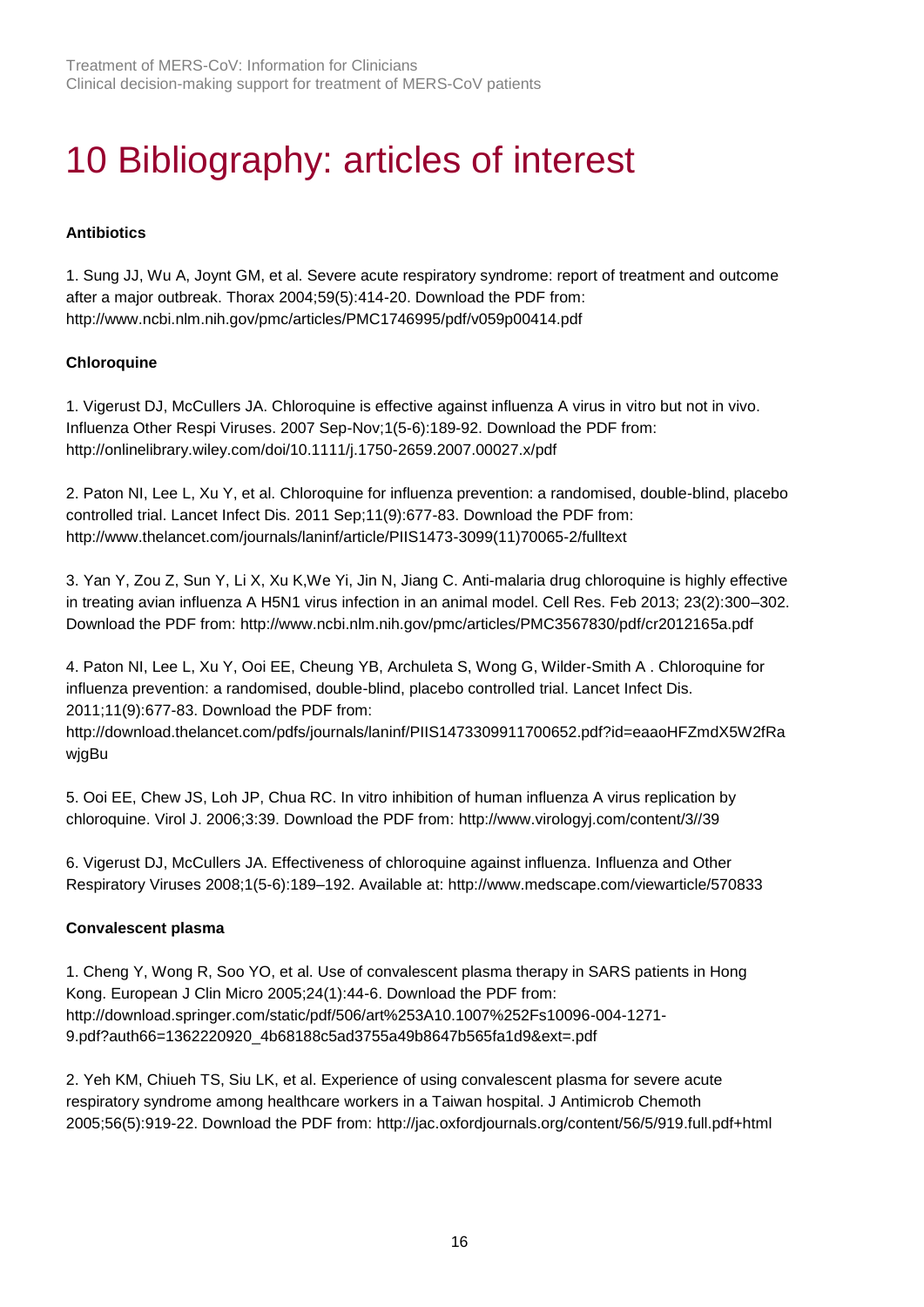3. Stockman LJ, Bellamy R, Garner P. SARS: systematic review of treatment effects. PLoS Med 2006;3(9):e343. Download the PDF from: <http://www.ncbi.nlm.nih.gov/pmc/articles/PMC1564166/pdf/pmed.0030343.pdf>

4. Wong SSY, Yuen KY. The management of coronavirus infections with particular reference to SARS. J Antimicrob Chemoth 2008;62(3):437-41. Download the PDF from: <http://jac.oxfordjournals.org/content/62/3/437.full.pdf+html>

5. Hung IF, To KK, Lee CK, et al. Convalescent plasma treatment reduced mortality in patients with severe pandemic influenza A (H1N1) 2009 virus infection. Clin Infect Dis. 2011 Feb 15;52(4):447-56.. Download the PDF from:<http://cid.oxfordjournals.org/content/52/4/447.long>

6. Zhong X, Yang H, Guo Z, et al. B-Cell Responses in Patients Who Have Recovered from Severe Acute Respiratory Syndrome Target a Dominant Site in the S2 Domain of the Surface Spike Glycoprotein. J Virol 2005;79(6):3401-3408. Download the PDF from:<http://jvi.asm.org/content/79/6/3401.full>

7. Hung IF, To KK, Lee CK, et al. Hyperimmune Intravenous Immunoglobulin Treatment: A Multicentre Double-Blind Randomized Controlled Trial for Patients with Severe A(H1N1)pdm09 Infection. Chest 2013;144(2):464-473. Download the PDF from: <http://journal.publications.chestnet.org/article.aspx?articleid=1656407>

8. Chan KH, Chan JF, Tse H, et al. Cross-reactive antibodies in convalescent SARS patients' sera against the emerging novel human coronavirus EMC (2012) by both immunofluorescent and neutralizing antibody tests. J Infect 2013;67(2):130-140. Download the PDF from: <http://www.sciencedirect.com/science/article/pii/S0163445313000716>

9. ter Meulen J, Bakker AB, van den Brink EN, et al. Human monoclonal antibody as prophylaxis for SARS coronavirus infection in ferrets. Lancet 2004;363(9427):2139-41. Download the PDF from: [http://www.thelancet.com/journals/lancet/article/PIIS0140-6736\(04\)16506-9/fulltext](http://www.thelancet.com/journals/lancet/article/PIIS0140-6736(04)16506-9/fulltext)

10. Roberts A, Thomas WD, Guarner J, et al. Therapy with a severe acute respiratory syndromeassociated coronavirus-neutralizing human monoclonal antibody reduces disease severity and viral burden in golden Syrian hamsters. J Infect Dis 2006;193(5):685-92. Download the PDF from: <http://jid.oxfordjournals.org/content/193/5/685.long>

11. Mair-Jenkins J, Saavedra-Campos M, Baillie K et al. The effectiveness of convalescent plasma and hyperimmune immunoglobulin for the treatment of severe acute respiratory infections of viral aetiology: a systematic review and exploratory meta-analysis. J Infect Dis; epub July 16 2014doi:10.1093/infdis/jiu396. Download the PDF from <http://jid.oxfordjournals.org/content/early/2014/07/16/infdis.jiu396.full.pdf+html>

#### **Corticosteroids**

1. Loutfy MR, Blatt LM, Siminovitch KA, et al. Interferon alfacon-1 plus corticosteroids in severe acute respiratory syndrome: a preliminary study. JAMA 2003;290(24):3222-8. Download the PDF from: <http://jama.jamanetwork.com/data/Journals/JAMA/4909/JPC30087.pdf>

2. Lee N, Allen Chan KC, Hui DS, et al. Effects of early corticosteroid treatment on plasma SARSassociated Coronavirus RNA concentrations in adult patients. J Clin Viro 2004;31(4):304-9. Download the PDF from: <http://www.sciencedirect.com/science/article/pii/S1386653204001957>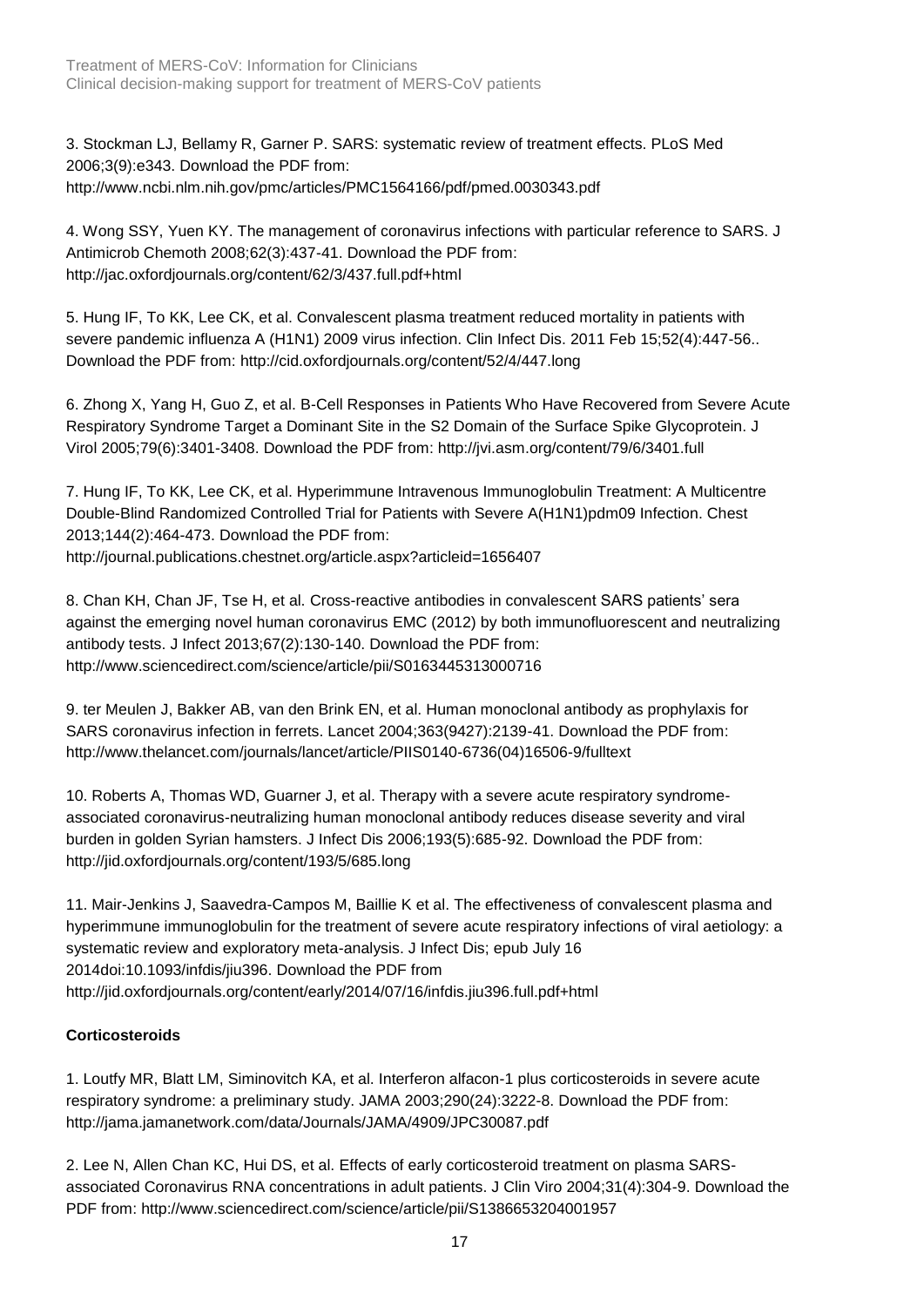3. Sung JJ, Wu A, Joynt GM, et al. Severe acute respiratory syndrome: report of treatment and outcome after a major outbreak. Thorax 2004;59(5):414-20. Download the PDF from: <http://www.ncbi.nlm.nih.gov/pmc/articles/PMC1746995/pdf/v059p00414.pdf>

4. Levy MM, Baylor MS, Bernard GR, et al. Clinical issues and research in respiratory failure from severe acute respiratory syndrome. Am J Resp Crit Care 2005;171(5):518-26. Download the PDF from: <http://ajrccm.atsjournals.org/content/171/5/518.full.pdf+html>

5. Stockman LJ, Bellamy R, Garner P. SARS: systematic review of treatment effects. PLoS Med 2006;3(9):e343. Download the PDF from: <http://www.ncbi.nlm.nih.gov/pmc/articles/PMC1564166/pdf/pmed.0030343.pdf>

6. Wong SSY, Yuen KY. The management of coronavirus infections with particular reference to SARS. J Antimicrob Chemoth 2008;62(3):437-41. Download the PDF from: <http://jac.oxfordjournals.org/content/62/3/437.full.pdf+html>

7. Zhang X, Alekseev K, Jung K, Vlasova A, Hadya N, Saif LJ. Cytokine responses in porcine respiratory coronavirus-infected pigs treated with corticosteroids as a model for severe acute respiratory syndrome. J Viro 2008;82(9):4420-8.<http://europepmc.org/articles/PMC2293053?pdf=render>

8. Sessler CN, Gay PC. Are corticosteroids useful in late-stage acute respiratory distress syndrome? Respir Care 2010;55(1):43-55. Download the PDF from:<http://rc.rcjournal.com/content/55/1/43.short>

9. Kim SH, Hong SB, Yun SC, et al. Corticosteroid treatment in critically ill patients with pandemic influenza A/H1N1 2009 infection: analytic strategy using propensity scores. Am J Respir Crit Care Med 2011;183(9):1207-14. Download the PDF from: [http://www.atsjournals.org/doi/pdf/10.1164/rccm.201101-](http://www.atsjournals.org/doi/pdf/10.1164/rccm.201101-0110OC) [0110OC](http://www.atsjournals.org/doi/pdf/10.1164/rccm.201101-0110OC)

10. Griffith JF, Antonio GE, Kumta SM, et al. Osteonecrosis of hip and knee in patients with severe acute respiratory syndrome treated with steroids. Radiology 2005;235(1):168-75. Download the PDF from: <http://radiology.rsna.org/content/235/1/168.long>

11. Tang BM, Craig JC, Eslick GD, et al. Use of corticosteroids in acute lung injury and acute respiratory distress syndrome: a systematic review and meta-analysis. Crit Care Med 2009;37(5):1594-603. Download the PDF from:<http://criticalcaremedicine.pbworks.com/f/tang+2010+crit+care+med.pdf>

12. Khilnani GC, Hadda V. Corticosteroids and ARDS: A review of treatment and prevention evidence. Lung India 2011;28(2):114–119. Download the PDF from: <http://www.ncbi.nlm.nih.gov/pmc/articles/PMC3109833/?report=reader>

#### **Cyclosporin**

1. de Wilde AH, Zevenhoven-Dobbe JC, van der Meer Y, et al. Cyclosporin A inhibits the replication of diverse coronaviruses. J Gen Virol 2011;92(Pt 11):2542-8. Download the PDF from: <http://www.ncbi.nlm.nih.gov/pmc/articles/PMC3352363/>

2. Pfefferle S, Schopf J, Kogl M, et al. The SARS-coronavirus-host interactome: identification of cyclophilins as target for pan-coronavirus inhibitors. PLoS Path 2011;7(10):e1002331. Download the PDF from:<http://www.plospathogens.org/article/info%3Adoi%2F10.1371%2Fjournal.ppat.1002331>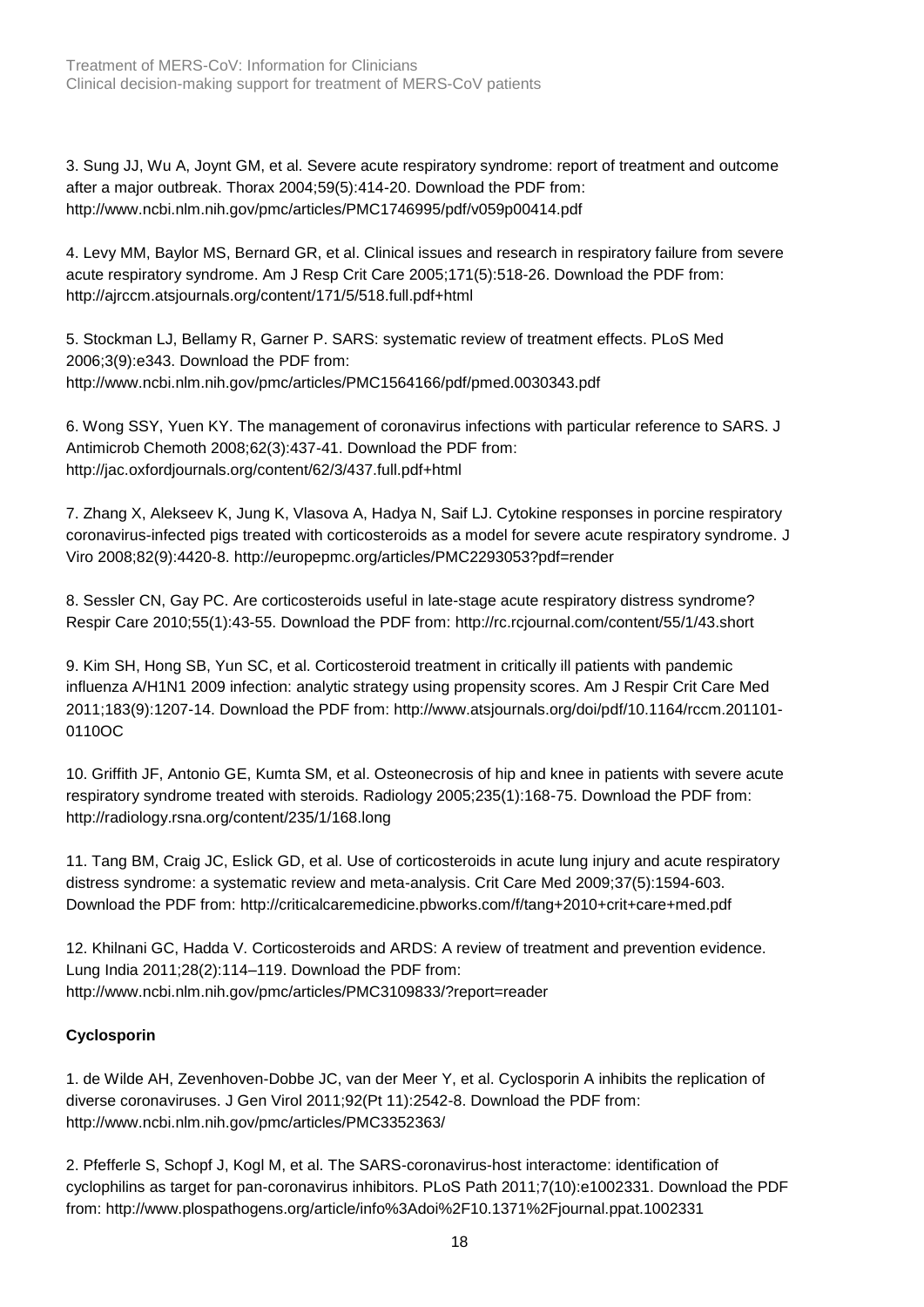3. de Wilde AH, Ray VS, Oudshoorn D, Bestebroer TM, van Nieuwkoop S, Limpens RW, Posthuma CC, van der Meer Y, Bárcena M, Haagmans BL, Snijder EJ, van den Hoogen BG. Human coronavirus-EMC replication induces severe in vitro cytopathology and is strongly inhibited by cyclosporin A or interferonalpha treatment. J Gen Virol vir.0.052910-0; 2013, Apr 25 [Epub ahead of print]. Download the PDF from: <http://vir.sgmjournals.org/content/early/2013/04/24/vir.0.052910-0.long>

4. De Wilde AH, Raj VS, Oudshoom D, et al. MERS-coronavirus replication induces severe in vitro cytopathology and is strongly inhibited by cyclosporin A or interferon-α treatment. J Gen Virol. 2013 August; 94(Pt 8): 1749–1760. Download the PDF from: <http://www.ncbi.nlm.nih.gov/pmc/articles/PMC3749523/pdf/1749.pdf>

#### **Cytokines and chemokines**

1. Glass WG, Subbarao K, Murphy B, Murphy PM. Mechanisms of host defense following severe acute respiratory syndrome-coronavirus (SARS-CoV) pulmonary infection of mice. J Immunol 2004;173(6):4030-39. Download the PDF from:<http://www.jimmunol.org/content/173/6/4030.full.pdf+html>

2. Wong CK, Lam CW, Wu AK, et al. Plasma inflammatory cytokines and chemokines in severe acute respiratory syndrome. Clinical Exp Immunol 2004;136(1):95-103. Download the PDF from: <http://www.ncbi.nlm.nih.gov/pmc/articles/PMC1808997/pdf/cei0136-0095.pdf>

3. Lau SKP, Lau CCY, Chan K, et al. Delayed induction of proinflammatory cytokines and suppression of innate antiviral response by the novel Middle East respiratory syndrome coronavirus: implications for pathogenesis and treatment. J Gen Virol 2013;94(12):2679-2690. Download the PDF from: [http://vir.sgmjournals.org/content/94/Pt\\_12/2679.full.pdf+html](http://vir.sgmjournals.org/content/94/Pt_12/2679.full.pdf+html)

4. Shirato K, Kawese M, Matsuyama S. Middle East Respiratory Syndrome Coronavirus Infection Mediated by the Transmembrane Serine Protease TMPRSS2. J Virol 2013; 87 (23):12552-61. Download the PDF from:<http://jvi.asm.org/content/87/23/12552.full.pdf+html>

#### **General**

1. Bosma KJ, Taneja R, Lewis JF. Pharmacotherapy for prevention and treatment of acute respiratory distress syndrome: Current and experimental approaches. Drugs 2010;70(10):1255-82. Abstract only: <http://www.ncbi.nlm.nih.gov/pubmed/20568833>

2. DuVernoy T, Briese T, et al. Panel discussion - Viral respiratory pathogens. Influenza Other Respi Viruses 2010;4:21-22. Download the PDF from: [http://onlinelibrary.wiley.com/doi/10.1111/j.1750-](http://onlinelibrary.wiley.com/doi/10.1111/j.1750-2659.2010.00136.x/pdf) [2659.2010.00136.x/pdf](http://onlinelibrary.wiley.com/doi/10.1111/j.1750-2659.2010.00136.x/pdf)

3. Barnard DL, Kumaki Y. Recent developments in anti-severe acute respiratory syndrome coronavirus chemotherapy. Future Virol 2011;6(5):615-31. Download the PDF from: <http://www.ncbi.nlm.nih.gov/pmc/articles/PMC3136164/pdf/nihms304163.pdf>

4. Josset L, Menachery VD, Gralinski LE, et al. Cell host response to infection with novel human coronavirus EMC predicts potential antivirals and important differences with SARS coronavirus. mBio 2013;4(3):e00165-13. Download the PDF from:<http://mbio.asm.org/content/4/3/e00165-13>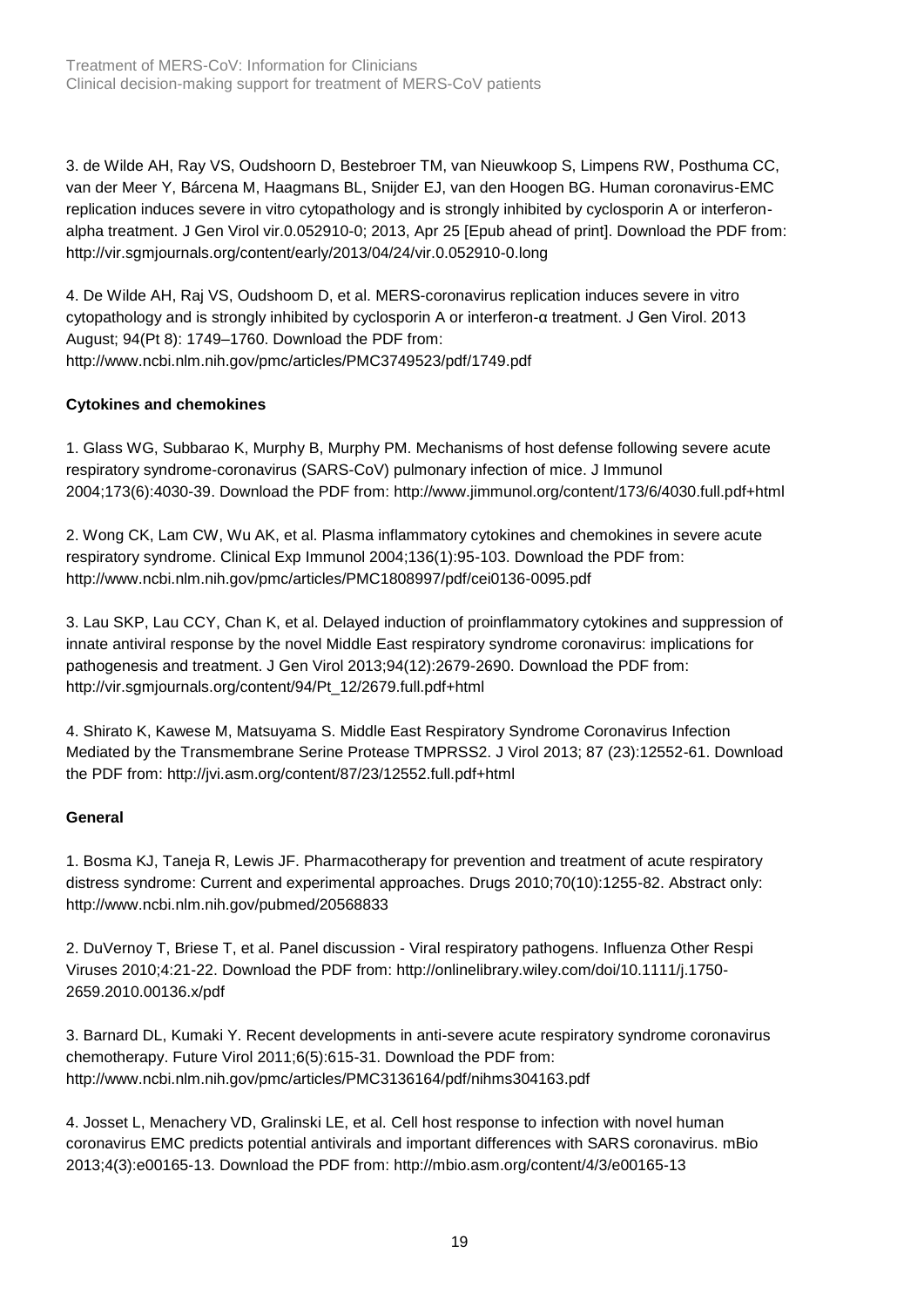Treatment of MERS-CoV: Information for Clinicians Clinical decision-making support for treatment of MERS-CoV patients

5. Dellinger RP, Levy MM, Rhodes A, et al; Surviving Sepsis Campaign Guidelines Committee including the Pediatric Subgroup. Surviving sepsis campaign: international guidelines for management of severe sepsis and septic shock: 2008. Crit Care Med 2008; 36:296–327. Download the PDF from: [http://www.survivingsepsis.org/About\\_the\\_Campaign/Documents/Final%2008%20SSC%20Guidelines.pdf](http://www.survivingsepsis.org/About_the_Campaign/Documents/Final%2008%20SSC%20Guidelines.pdf)

6. World Health Organization. Interim Guidance Document. Clinical management of severe acute respiratory infections when novel coronavirus is suspected: What to do and what not to do. Download the PDF from:

[http://www.who.int/csr/disease/coronavirus\\_infections/InterimGuidance\\_ClinicalManagement\\_NovelCoron](http://www.who.int/csr/disease/coronavirus_infections/InterimGuidance_ClinicalManagement_NovelCoronavirus_11Feb13u.pdf) [avirus\\_11Feb13u.pdf](http://www.who.int/csr/disease/coronavirus_infections/InterimGuidance_ClinicalManagement_NovelCoronavirus_11Feb13u.pdf)

7. Hayden FG. Advances in antivirals for non-influenza respiratory virus infections. Influenza Other Respi Viruses 2013;7(Suppl. 3): 36–43. Download the PDF from: <http://onlinelibrary.wiley.com/doi/10.1111/irv.12173/pdf>

8. Cheng VCC, Chan JFW, To KKKW, Yuen KY. Clinical management and infection control of SARS: lessons learned. Antivir Res 2013;100:407-419. Download the PDF from: <http://www.sciencedirect.com/science/article/pii/S0166354213002246>

9. Momattin H, Mohammed K, Zumla A, Memish ZA, Al-Tawfiq JA. Therapeutic Options for MERS-CoV – possible lessons from a systematic review of SARS-CoV therapy. Int J Infect Dis 2013;17:e792–e798. Download the PDF from: [http://www.ijidonline.com/article/S1201-9712\(13\)00229-4/pdf](http://www.ijidonline.com/article/S1201-9712(13)00229-4/pdf)

#### **Indomethacin**

1. Amici C, Di Caro A, Ciucci A, et al. Indomethacin has a potent antiviral activity against SARS coronavirus. Antiviral Ther 2006;11(8):1021-30. Download the PDF from: <http://www.intmedpress.com/servefile.cfm?suid=35d8dc5e-70f4-491f-acad-e35f99be9211>

#### **Interferon**

1. Loutfy MR, Blatt LM, Siminovitch KA, et al. Interferon alfacon-1 plus corticosteroids in severe acute respiratory syndrome: a preliminary study. JAMA 2003;290(24):3222-8 Download the PDF from: <http://jama.jamanetwork.com/data/Journals/JAMA/4909/JPC30087.pdf>

2. Haagmans BL, Kuiken T, Martina BE, et al. Pegylated interferon-α protects type 1 pneumocytes against SARS coronavirus infection in macaques. Nat Med 2004;10(3):290-93 Download the PDF from: <http://www.nature.com/nm/journal/v10/n3/pdf/nm1001.pdf>

3. Sainz B, Jr., Mossel EC, Peters CJ, Garry RF. Interferon-beta and interferon-gamma synergistically inhibit the replication of severe acute respiratory syndrome-associated coronavirus (SARS-CoV). Virology 2004;329(1):11-7. Download the PDF from:

[http://pdn.sciencedirect.com/science?\\_ob=MiamiImageURL&\\_cid=272412&\\_user=126524&\\_pii=S004268](http://pdn.sciencedirect.com/science?_ob=MiamiImageURL&_cid=272412&_user=126524&_pii=S0042682204005422&_check=y&_origin=article&_zone=toolbar&_coverDate=2004--10&view=c&originContentFamily=serial&wchp=dGLzVlt-zSkzV&md5=4dd23a54bf727d8ddbcebfad784b9f61&pid=1-s2.0-S0042682204005422-main.pdf) [2204005422&\\_check=y&\\_origin=article&\\_zone=toolbar&\\_coverDate=2004--](http://pdn.sciencedirect.com/science?_ob=MiamiImageURL&_cid=272412&_user=126524&_pii=S0042682204005422&_check=y&_origin=article&_zone=toolbar&_coverDate=2004--10&view=c&originContentFamily=serial&wchp=dGLzVlt-zSkzV&md5=4dd23a54bf727d8ddbcebfad784b9f61&pid=1-s2.0-S0042682204005422-main.pdf)

[10&view=c&originContentFamily=serial&wchp=dGLzVlt-](http://pdn.sciencedirect.com/science?_ob=MiamiImageURL&_cid=272412&_user=126524&_pii=S0042682204005422&_check=y&_origin=article&_zone=toolbar&_coverDate=2004--10&view=c&originContentFamily=serial&wchp=dGLzVlt-zSkzV&md5=4dd23a54bf727d8ddbcebfad784b9f61&pid=1-s2.0-S0042682204005422-main.pdf)

[zSkzV&md5=4dd23a54bf727d8ddbcebfad784b9f61&pid=1-s2.0-S0042682204005422-main.pdf](http://pdn.sciencedirect.com/science?_ob=MiamiImageURL&_cid=272412&_user=126524&_pii=S0042682204005422&_check=y&_origin=article&_zone=toolbar&_coverDate=2004--10&view=c&originContentFamily=serial&wchp=dGLzVlt-zSkzV&md5=4dd23a54bf727d8ddbcebfad784b9f61&pid=1-s2.0-S0042682204005422-main.pdf)

4. Scagnolari C, Vicenzi E, Bellomi F, et al. Increased sensitivity of SARS-coronavirus to a combination of human type I and type II interferons. Antivir Ther 2004;9(6):1003-11.Download the PDF from: <http://www.intmedpress.com/serveFile.cfm?sUID=175607d8-e6a4-439e-a9d2-e345e2ec3ef4>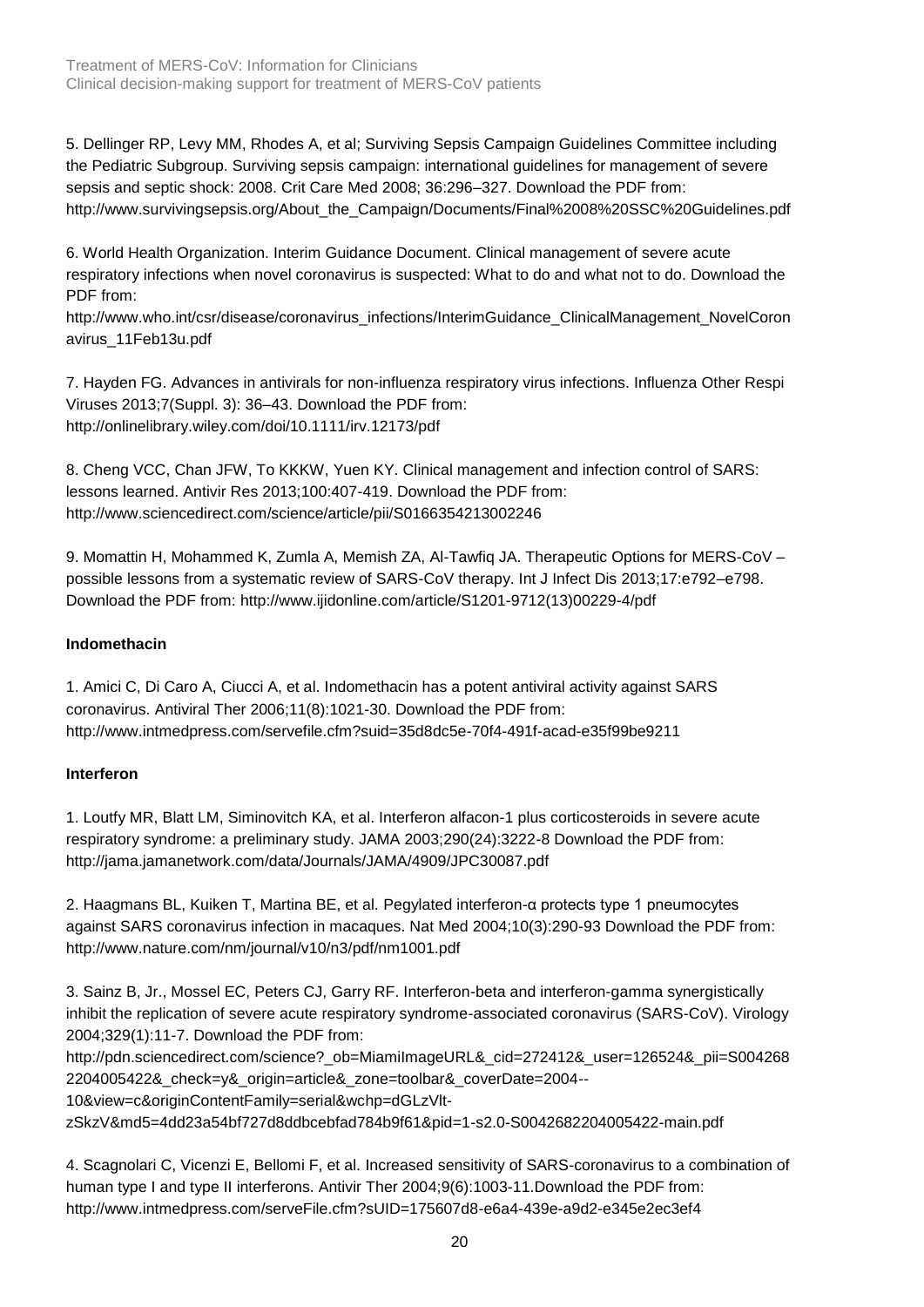5. Wong CK, Lam CW, Wu AK, et al. Plasma inflammatory cytokines and chemokines in severe acute respiratory syndrome. Clin Exp Immunol 2004;136(1):95-103. Download the PDF from: <http://www.ncbi.nlm.nih.gov/pmc/articles/PMC1808997/pdf/cei0136-0095.pdf>

6. Barnard DL, Day CW, Bailey K, et al. Evaluation of immunomodulators, interferons and known in vitro SARS-coV inhibitors for inhibition of SARS-coV replication in BALB/c mice. Antivir Chem Chemother 2006;17(5):275-84. Download the PDF from:

http://www.intmedpress.com/serveFile.cfm?sUID=9ed38ddd-648c-40ad-9a4c-3e4a9a42f562

7. Haagmans BL, Osterhaus ADME. Coronaviruses and their therapy. Antivir Res 2006;71(2-3 Spec Iss):397-403. Download the PDF from:

http://pdn.sciencedirect.com/science?\_ob=MiamilmageURL&\_cid=271065&\_user=126524&\_pii=S016635 [4206001707&\\_check=y&\\_origin=article&\\_zone=toolbar&\\_coverDate=30-Sep-](http://pdn.sciencedirect.com/science?_ob=MiamiImageURL&_cid=271065&_user=126524&_pii=S0166354206001707&_check=y&_origin=article&_zone=toolbar&_coverDate=30-Sep-2006&view=c&originContentFamily=serial&wchp=dGLbVlV-zSkzk&md5=26b1488e1ded8003a395f5f40e450b8b&pid=1-s2.0-S0166354206001707-main.pdf)

[2006&view=c&originContentFamily=serial&wchp=dGLbVlV-](http://pdn.sciencedirect.com/science?_ob=MiamiImageURL&_cid=271065&_user=126524&_pii=S0166354206001707&_check=y&_origin=article&_zone=toolbar&_coverDate=30-Sep-2006&view=c&originContentFamily=serial&wchp=dGLbVlV-zSkzk&md5=26b1488e1ded8003a395f5f40e450b8b&pid=1-s2.0-S0166354206001707-main.pdf)

[zSkzk&md5=26b1488e1ded8003a395f5f40e450b8b&pid=1-s2.0-S0166354206001707-main.pdf](http://pdn.sciencedirect.com/science?_ob=MiamiImageURL&_cid=271065&_user=126524&_pii=S0166354206001707&_check=y&_origin=article&_zone=toolbar&_coverDate=30-Sep-2006&view=c&originContentFamily=serial&wchp=dGLbVlV-zSkzk&md5=26b1488e1ded8003a395f5f40e450b8b&pid=1-s2.0-S0166354206001707-main.pdf)

8. Stockman LJ, Bellamy R, Garner P. SARS: systematic review of treatment effects. PLoS Med 2006;3(9):e343. Download the PDF from: <http://www.ncbi.nlm.nih.gov/pmc/articles/PMC1564166/pdf/pmed.0030343.pdf>

9. Cervantes-Barragan L, Züst R, Weber F, et al. Control of coronavirus infection through plasmacytoid dendritic-cell- derived type I interferon. Blood 2007;109(3):1131-37. Download the PDF from: <http://bloodjournal.hematologylibrary.org/content/109/3/1131.full.pdf>

10. Wong SSY, Yuen KY. The management of coronavirus infections with particular reference to SARS. J Antimicrob Chemoth 2008;62(3):437-41. Download the PDF from: <http://jac.oxfordjournals.org/content/62/3/437.full.pdf+html>

11. Danesh A, Cameron CM, Leon AJ, et al. Early gene expression events in ferrets in response to SARS coronavirus infection versus direct interferon-alpha2b stimulation. Virology 2011;409(1):102-Download the PDF from:

[http://pdn.sciencedirect.com/science?\\_ob=MiamiImageURL&\\_cid=272412&\\_user=126524&\\_pii=S004268](http://pdn.sciencedirect.com/science?_ob=MiamiImageURL&_cid=272412&_user=126524&_pii=S0042682210006380&_check=y&_origin=article&_zone=toolbar&_coverDate=2011--05&view=c&originContentFamily=serial&wchp=dGLbVBA-zSkWz&md5=7be2dc3e06c7b3a12b2b68f6df70421c&pid=1-s2.0-S0042682210006380-main.pdf) [2210006380&\\_check=y&\\_origin=article&\\_zone=toolbar&\\_coverDate=2011--](http://pdn.sciencedirect.com/science?_ob=MiamiImageURL&_cid=272412&_user=126524&_pii=S0042682210006380&_check=y&_origin=article&_zone=toolbar&_coverDate=2011--05&view=c&originContentFamily=serial&wchp=dGLbVBA-zSkWz&md5=7be2dc3e06c7b3a12b2b68f6df70421c&pid=1-s2.0-S0042682210006380-main.pdf) [05&view=c&originContentFamily=serial&wchp=dGLbVBA-](http://pdn.sciencedirect.com/science?_ob=MiamiImageURL&_cid=272412&_user=126524&_pii=S0042682210006380&_check=y&_origin=article&_zone=toolbar&_coverDate=2011--05&view=c&originContentFamily=serial&wchp=dGLbVBA-zSkWz&md5=7be2dc3e06c7b3a12b2b68f6df70421c&pid=1-s2.0-S0042682210006380-main.pdf)

[zSkWz&md5=7be2dc3e06c7b3a12b2b68f6df70421c&pid=1-s2.0-S0042682210006380-main.pdf](http://pdn.sciencedirect.com/science?_ob=MiamiImageURL&_cid=272412&_user=126524&_pii=S0042682210006380&_check=y&_origin=article&_zone=toolbar&_coverDate=2011--05&view=c&originContentFamily=serial&wchp=dGLbVBA-zSkWz&md5=7be2dc3e06c7b3a12b2b68f6df70421c&pid=1-s2.0-S0042682210006380-main.pdf)

12. Bruno R, Sacchi P, Cima S, et al. Comparison of peginterferon pharmacokinetic and pharmacodynamic profiles. J Viral Hepatitis 2012;19 Suppl 1:33-6. Download the PDF from: <http://onlinelibrary.wiley.com/doi/10.1111/j.1365-2893.2011.01519.x/pdf>

13. Cameron MJ, Kelvin AA, Leon AJ, et al. Lack of Innate Interferon Responses during SARS Coronavirus Infection in a Vaccination and Reinfection Ferret Model. PloS One 2012;7(9). Download the PDF from:<http://www.plosone.org/article/info%3Adoi%2F10.1371%2Fjournal.pone.0045842>

14. Mordstein M, Neugebauer E, Ditt V, et al. Lambda interferon renders epithelial cells of the respiratory and gastrointestinal tracts resistant to viral infections. J Virol 2010;84(11):5670-7. Download the PDF from:<http://jvi.asm.org/content/84/11/5670.full>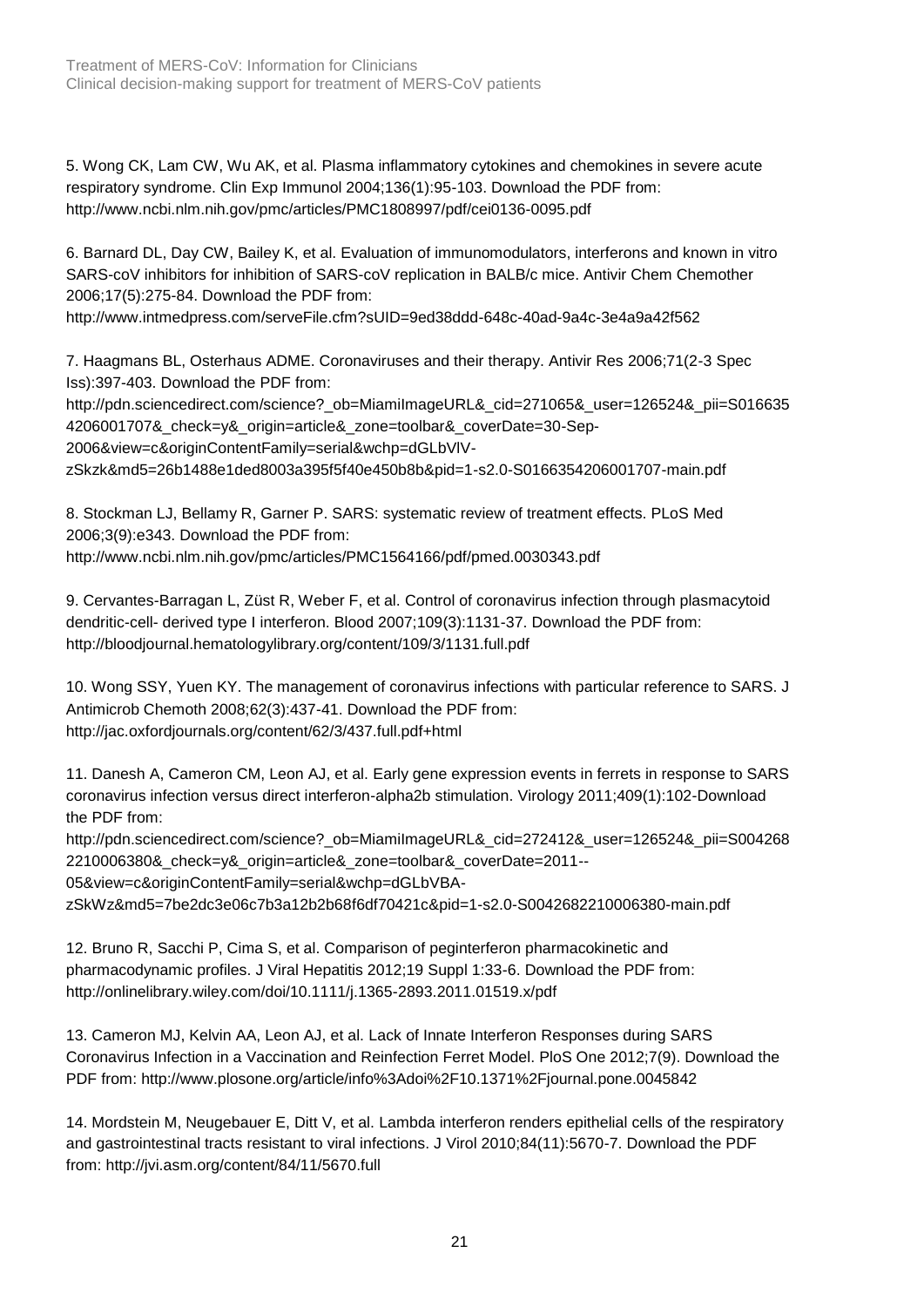Treatment of MERS-CoV: Information for Clinicians Clinical decision-making support for treatment of MERS-CoV patients

15. Kindler E, Jónsdóttir HR, Muth D, et al. Efficient Replication of the Novel Human Betacoronavirus EMC on Primary Human Epithelium Highlights Its Zoonotic Potential. mBio 4(1): doi:10.1128/mBio.00611- 12. Download the PDF from:<http://mbio.asm.org/content/4/1/e00611-12.full.html>

16. Falzarano D, de Wit E, Martellaro C, Callison J, Munster VJ, Feldmann H. Inhibition of novel human coronavirus-EMC replication by a combination of interferon-a2b and ribavirin. Sci Rep 2013 - 3,1686;DOI:10.1038/srep01686. Download the PDF from: <http://www.biomedsearch.com/attachments/00/23/59/49/23594967/srep01686.pdf>

17. de Wilde AH, Ray VS, Oudshoorn D, et al. Human coronavirus-EMC replication induces severe in vitro cytopathology and is strongly inhibited by cyclosporin A or interferon-alpha treatment. J Gen Virol. 2013 Apr 25. [Epub ahead of print]. Download the PDF from: <http://vir.sgmjournals.org/content/early/2013/04/24/vir.0.052910-0.long>

18. Morgenstern B, Michaelis M, Baer PC, Doerr HW, Cinatl J Jr. Ribavirin and interferon-beta synergistically inhibit SARS-associated coronavirus replication in animal and human cell lines. Biochem Biophys Res Commun. 2005 Jan 28;326(4):905-8. Download the PDF from: <http://www.sciencedirect.com/science/article/pii/S0006291X04027299>

19. Chan JF, Chan KH, Kao RY, et al. Broad-spectrum antivirals for the emerging Middle East respiratory syndrome coronavirus. J Infect 2013;67(6):606-16. Download the PDF from: [http://www.journalofinfection.com/article/S0163-4453\(13\)00298-3/pdf](http://www.journalofinfection.com/article/S0163-4453(13)00298-3/pdf)

20. Adedeji AO, Sarafianos SG. Future treatment strategies for novel Middle East respiratory syndrome coronavirus infection. Future Med Chem 2013;5(18):2119–2122. Download the PDF from: [http://www.researchgate.net/publication/258827095\\_Future\\_treatment\\_strategies\\_for\\_novel\\_Middle\\_East](http://www.researchgate.net/publication/258827095_Future_treatment_strategies_for_novel_Middle_East_respiratory_syndrome_coronavirus_infection) respiratory\_syndrome\_coronavirus\_infection

21. Al-Tawfiq JA, Momattin H, Dib J, Memish ZA. Ribavirin and interferon therapy in patients infected with the Middle East respiratory syndrome coronavirus: an observational study. Int J Infect Dis (2014), <http://dx.doi.org/10.1016/j.ijid.2013.12.003>

22. Hart BJ, Dyall J, Postnikova E, Zhou H, Kindrachuk J, Johnson RF, Olinger GG, Frieman MB, Holbrook MR, Jahrling PB, Hensley L. Interferon-b and mycophenolic acid are potent inhibitors of Middle East respiratory syndrome coronavirus in cell based assays. J Gen Virol 2014;95:571-577. Download the PDF from: [http://vir.sgmjournals.org/content/95/Pt\\_3/571.full.pdf+html?sid=b01f8c80-bde3-49d9-b716](http://vir.sgmjournals.org/content/95/Pt_3/571.full.pdf+html?sid=b01f8c80-bde3-49d9-b716-c9b153f5dddc) [c9b153f5dddc](http://vir.sgmjournals.org/content/95/Pt_3/571.full.pdf+html?sid=b01f8c80-bde3-49d9-b716-c9b153f5dddc)

#### **Intravenous immunoglobulin**

1. Stockman LJ, Bellamy R, Garner P. SARS: systematic review of treatment effects. PLoS Med 2006;3(9):e343. Download the PDF from: <http://www.ncbi.nlm.nih.gov/pmc/articles/PMC1564166/pdf/pmed.0030343.pdf>

2. Katz U, Achiron A, Sherer Y, et al. Safety of intravenous immunoglobulin (IVIG) therapy. Autoimmun Rev 2007;6(4):257-9. Download the PDF from: <http://www.sciencedirect.com/science/article/pii/S1568997206001352>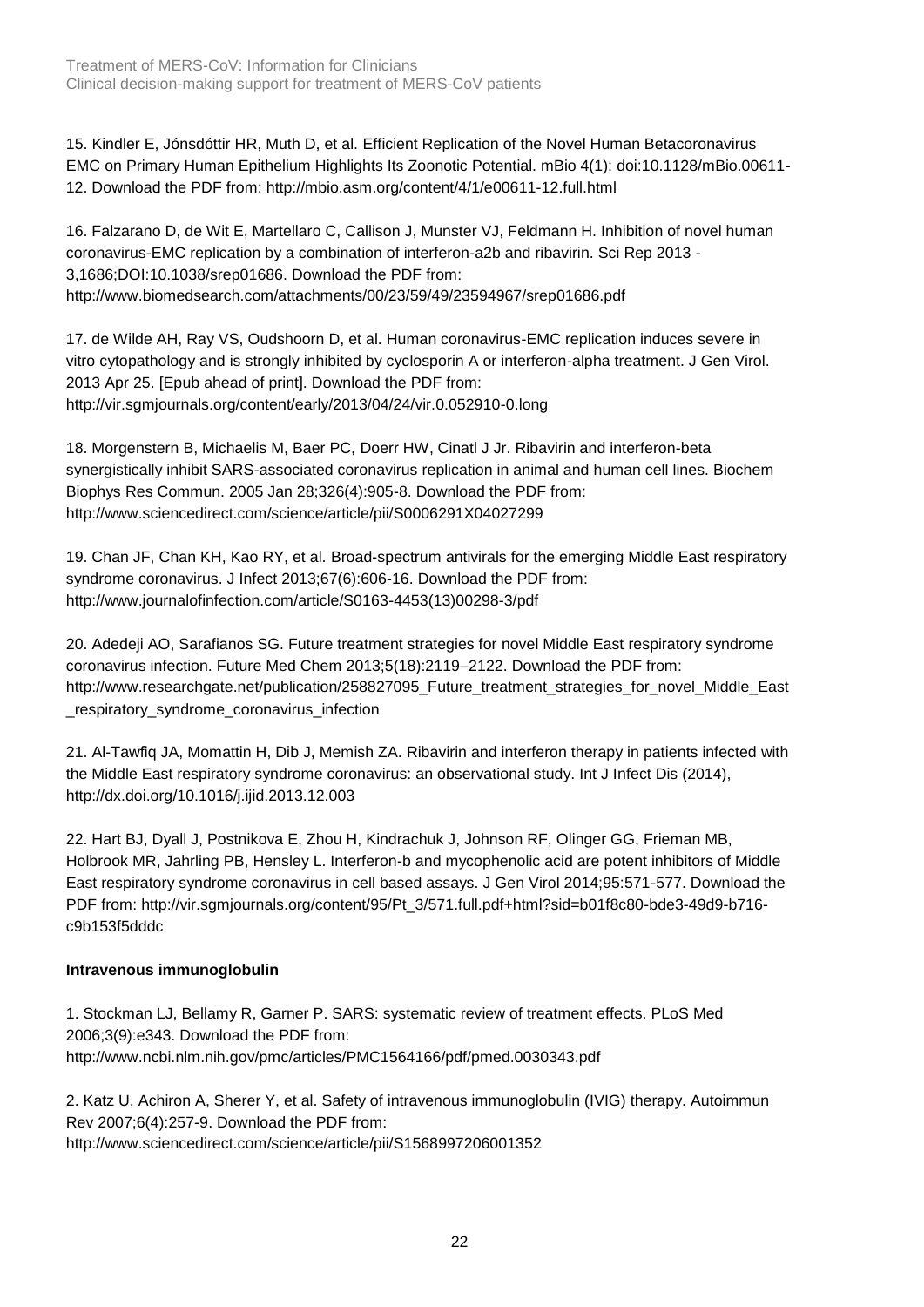#### **Mannose-binding lectin**

1. Ip WK, Chan KH, Law HK, et al. Mannose-binding lectin in severe acute respiratory syndrome coronavirus infection. J Infect Dis 2005;191(10):1697-704. Download the PDF from: <http://jid.oxfordjournals.org/content/191/10/1697.full.pdf+html>

2. Zhou Y, Lu K, Pfefferle S, et al. A single asparagine-linked glycosylation site of the severe acute respiratory syndrome coronavirus spike glycoprotein facilitates inhibition by mannose-binding lectin through multiple mechanisms. J Virol 2010;84(17):8753-64. Download the PDF from: <http://www.ncbi.nlm.nih.gov/pmc/articles/PMC2919028/pdf/0554-10.pdf>

3. Michelow IC, Lear C, Scully C, et al. High-dose mannose-binding lectin therapy for Ebola virus infection. J Infect Dis 2011;203(2):175-9. Download the PDF from: <http://jid.oxfordjournals.org/content/203/2/175.full.pdf+html>

#### **Methylprednisolone**

1. Soo YO, Cheng Y, Wong R, et al. Retrospective comparison of convalescent plasma with continuing high-dose methylprednisolone treatment in SARS patients. Clinical Microbiol Infect 2004;10(7):676-8. Download the PDF from: <http://onlinelibrary.wiley.com/doi/10.1111/j.1469-0691.2004.00956.x/pdf>

2. Sung JJ, Wu A, Joynt GM, et al. Severe acute respiratory syndrome: report of treatment and outcome after a major outbreak. Thorax 2004;59(5):414-20. Download the PDF from: <http://www.ncbi.nlm.nih.gov/pmc/articles/PMC1746995/pdf/v059p00414.pdf>

#### **Mycophenolic acid**

1. Chan JF, Chan KH, Kao RY, To KK, Zheng BJ, Li CP, Li PT, Dai J, Mok FK, Chen H, Hayden FG, Yuen KY. Broad-spectrum antivirals for the emerging Middle East respiratory syndrome coronavirus. J Infect 2013;67(6):606-16. Download the PDF from: [http://www.journalofinfection.com/article/S0163-](http://www.journalofinfection.com/article/S0163-4453(13)00298-3/pdf) [4453\(13\)00298-3/pdf](http://www.journalofinfection.com/article/S0163-4453(13)00298-3/pdf)

2. Hart BJ, Dyall J, Postnikova E, Zhou H, Kindrachuk J, Johnson RF, Olinger GG, Frieman MB, Holbrook MR, Jahrling PB, Hensley L. Interferon-b and mycophenolic acid are potent inhibitors of Middle East respiratory syndrome coronavirus in cell based assays. J Gen Virol 2014;95:571-577. Download the PDF from: [http://vir.sgmjournals.org/content/95/Pt\\_3/571.full.pdf](http://vir.sgmjournals.org/content/95/Pt_3/571.full.pdf)

#### **Nitazoxinide**

1. Belardo G, La Frazia S, Cenciarelli O. Nitazoxanide, a Novel Potential Anti-Influenza Drug, Acting in Synergism with Neuraminidase Inhibitors. IDSA 2011; abstract 1181. Download the PDF from: <https://idsa.confex.com/idsa/2011/webprogram/Paper31075.html>

2. Haffi Zulla J, Hartman A, Hoppers M et al. Effect of nitazoxanide in adults and adolescents with acute uncomplicated influenza – a double blind, randomised, placebo-controlled phase 2b/3 trial. Rossignol JF, Samudrala S, Hoppers M. Lancet infect Dis 2014. Download the PDF from <http://www.sciencedirect.com/science/article/pii/S1473309914707170>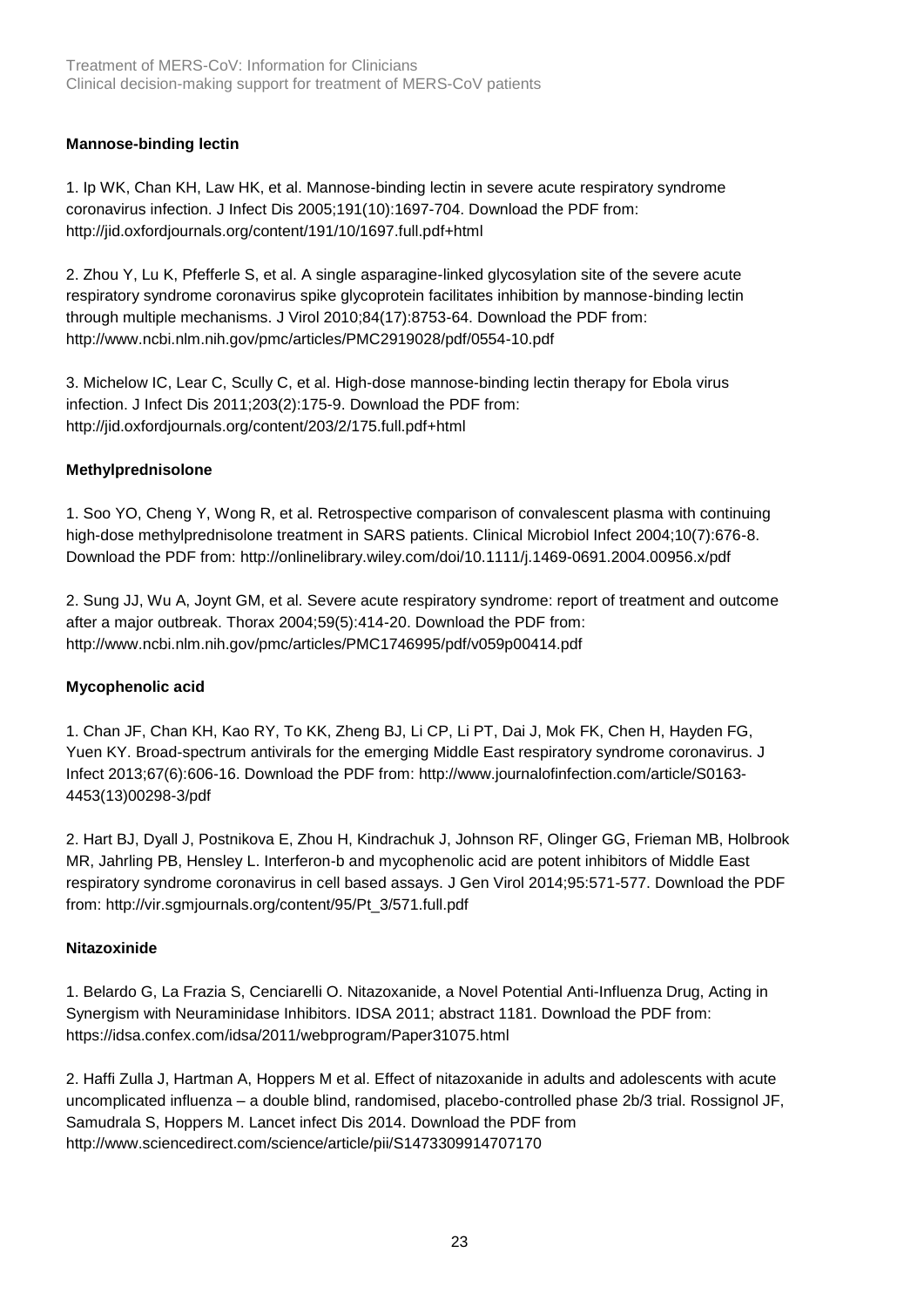#### **Polyclonal antibodies**

1. Zhang MY, Choudhry V, Xiao X, Dimitrov DS. Human monoclonal antibodies to the S glycoprotein and related proteins as potential therapeutics for SARS. Curr Opin Mol Ther 2005;7(2):151-56. Abstract only: <http://www.ncbi.nlm.nih.gov/pubmed/15844623>

#### **Protease inhibitors**

1. Chu CM, Cheng VC, Hung IF, et al. Role of lopinavir/ritonavir in the treatment of SARS: initial virological and clinical findings. Thorax 2004;59(3):252-6. Download the PDF from: <http://www.ncbi.nlm.nih.gov/pmc/articles/PMC1746980/pdf/v059p00252.pdf>

2. Stockman LJ, Bellamy R, Garner P. SARS: systematic review of treatment effects. PLoS Med 2006;3(9):e343. Download the PDF from: <http://www.ncbi.nlm.nih.gov/pmc/articles/PMC1564166/pdf/pmed.0030343.pdf>

3. Wong SSY, Yuen KY. The management of coronavirus infections with particular reference to SARS. J Antimicrob Chemoth 2008;62(3):437-41. Download the PDF from: <http://jac.oxfordjournals.org/content/62/3/437.full.pdf+html>

4. Barnard DL, Kumaki Y. Recent developments in anti-severe acute respiratory syndrome coronavirus chemotherapy. Future Virol 2011;6(5):615-31. Download the PDF from: <http://www.ncbi.nlm.nih.gov/pmc/articles/PMC3136164/pdf/nihms304163.pdf>

5. Chan KS, Lai ST, Chu CM, et al. Treatment of severe acute respiratory syndrome with lopinavir/ritonavir: a multicenter retrospective matched cohort study. Hong Kong Med J 2003;9: 399–406. Download the PDF from: [http://www.hkmj.org/article\\_pdfs/hkm0312p399.pdf](http://www.hkmj.org/article_pdfs/hkm0312p399.pdf)

6. [de Wilde AH,](http://www.ncbi.nlm.nih.gov/pubmed?term=de%20Wilde%20AH%5BAuthor%5D&cauthor=true&cauthor_uid=24841269) [Jochmans D,](http://www.ncbi.nlm.nih.gov/pubmed?term=Jochmans%20D%5BAuthor%5D&cauthor=true&cauthor_uid=24841269) [Posthuma CC](http://www.ncbi.nlm.nih.gov/pubmed?term=Posthuma%20CC%5BAuthor%5D&cauthor=true&cauthor_uid=24841269) et al. Screening of an FDA-approved compound library identifies four small-molecule inhibitors of Middle East respiratory syndrome coronavirus replication in cell culture. [Antimicrob Agents Chemother.](http://www.ncbi.nlm.nih.gov/pubmed/?term=Screening+of+an+FDA-approved+compound+library+identifies+four+small-molecule+inhibitors+of+Middle+East+respiratory+syndrome+coronavirus+replication+in+cell+culture) 2014 May 19. Download the PDF from: <http://aac.asm.org/content/early/2014/05/13/AAC.03011-14.full.pdf+html>

#### **Ribavirin**

1. van Vonderen MGA, Bos JC, Prins JM, Wertheim-van Dillen P, Speelman P. Ribavirin in the treatment of severe acute respiratory syndrome (SARS). Neth J Med 2003;61(7):238-41. Download the PDF from: <http://www.njmonline.nl/getpdf.php?t=a&id=62>

2. Lee N, Allen Chan KC, Hui DS, et al. Effects of early corticosteroid treatment on plasma SARSassociated Coronavirus RNA concentrations in adult patients. J Clin Virol 2004;31(4):304-9. Download the PDF from: <http://www.sciencedirect.com/science/article/pii/S1386653204001957>

3. Soo YO, Cheng Y, Wong R, et al. Retrospective comparison of convalescent plasma with continuing high-dose methylprednisolone treatment in SARS patients. Clin Microbiol Infect 2004;10(7):676-8. Download the PDF from: <http://onlinelibrary.wiley.com/doi/10.1111/j.1469-0691.2004.00956.x/pdf>

4. Sung JJ, Wu A, Joynt GM, et al. Severe acute respiratory syndrome: report of treatment and outcome after a major outbreak. Thorax 2004;59(5):414-20. Download the PDF from: <http://www.ncbi.nlm.nih.gov/pmc/articles/PMC1746995/pdf/v059p00414.pdf>